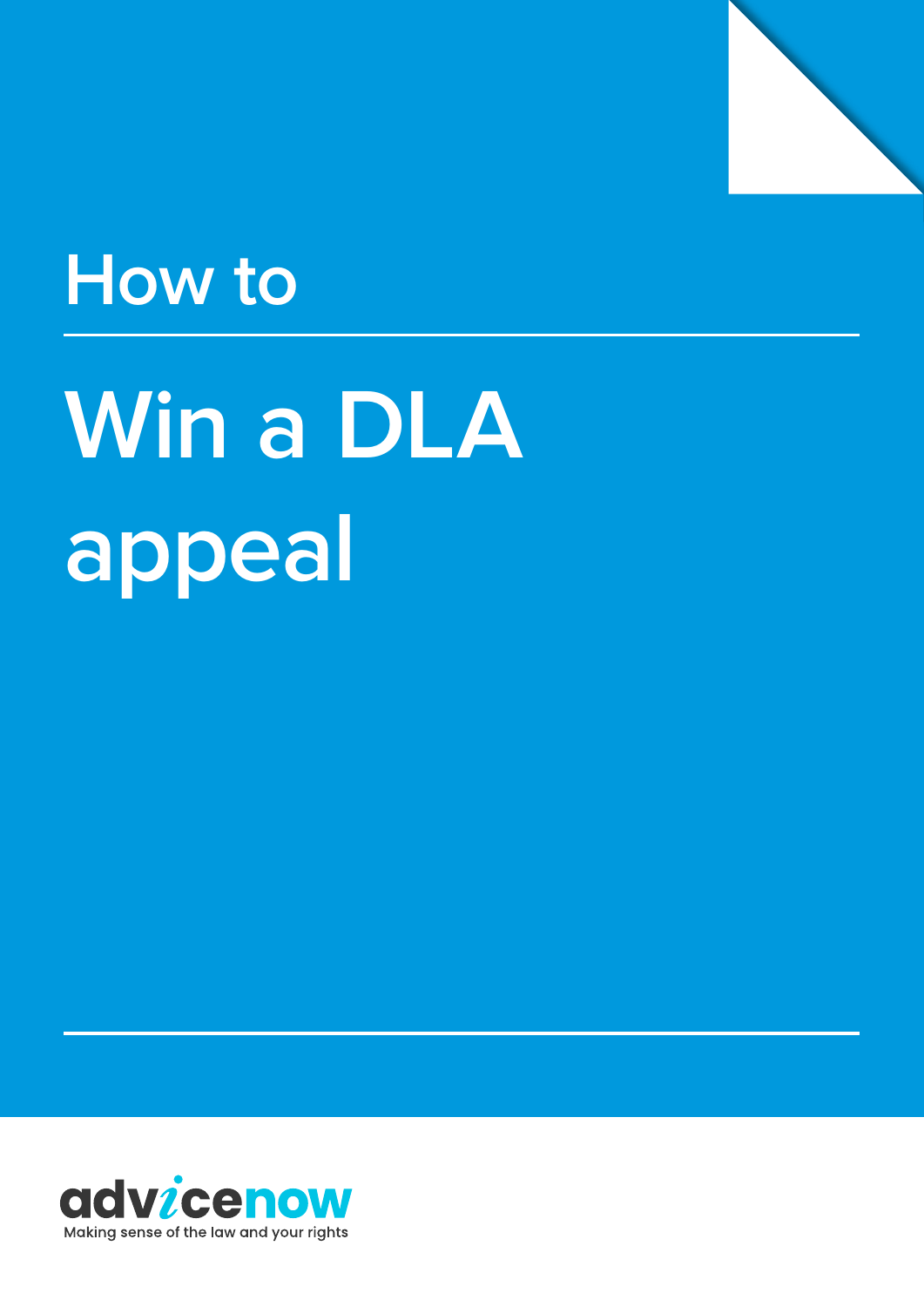

#### **Introduction**

This guide is for parents and carers who think the Department for Work and Pensions (DWP) have made the wrong decision about their child's claim for Disability Living Allowance (DLA). We want to help you get what you are entitled to.

If you made a claim for DLA for a child and you didn't get the award that you think they were entitled to, you don't have to give up. This guide will help you challenge the decision by asking the DWP to look at their decision again. This is called a 'mandatory reconsideration'. If they don't change the decision straight away, this guide will show you how to appeal the decision and win. (You must ask for a reconsideration before you can appeal). We will also show you how to give yourself the best chance and how to stop it from getting too stressful.

This guide looks long, but don't be put off – you will only need to read one of the coloured sections at each stage.

#### **What countries does this guide cover?**

The information in this guide applies to England and Wales. It will also be useful for people in Northern Ireland where the rules are the same but the names of the relevant government departments and forms are different. Please bear in mind that if you are in Northern Ireland it is the Department for Communities (DfC) rather than the Department for Work and Pensions (DWP), the Northern Ireland Courts and Tribunal Service (NICTS) rather than Her Majesty's Courts and Tribunal Service (HMCTS), and the form NOA1(SS) rather than SSCS1.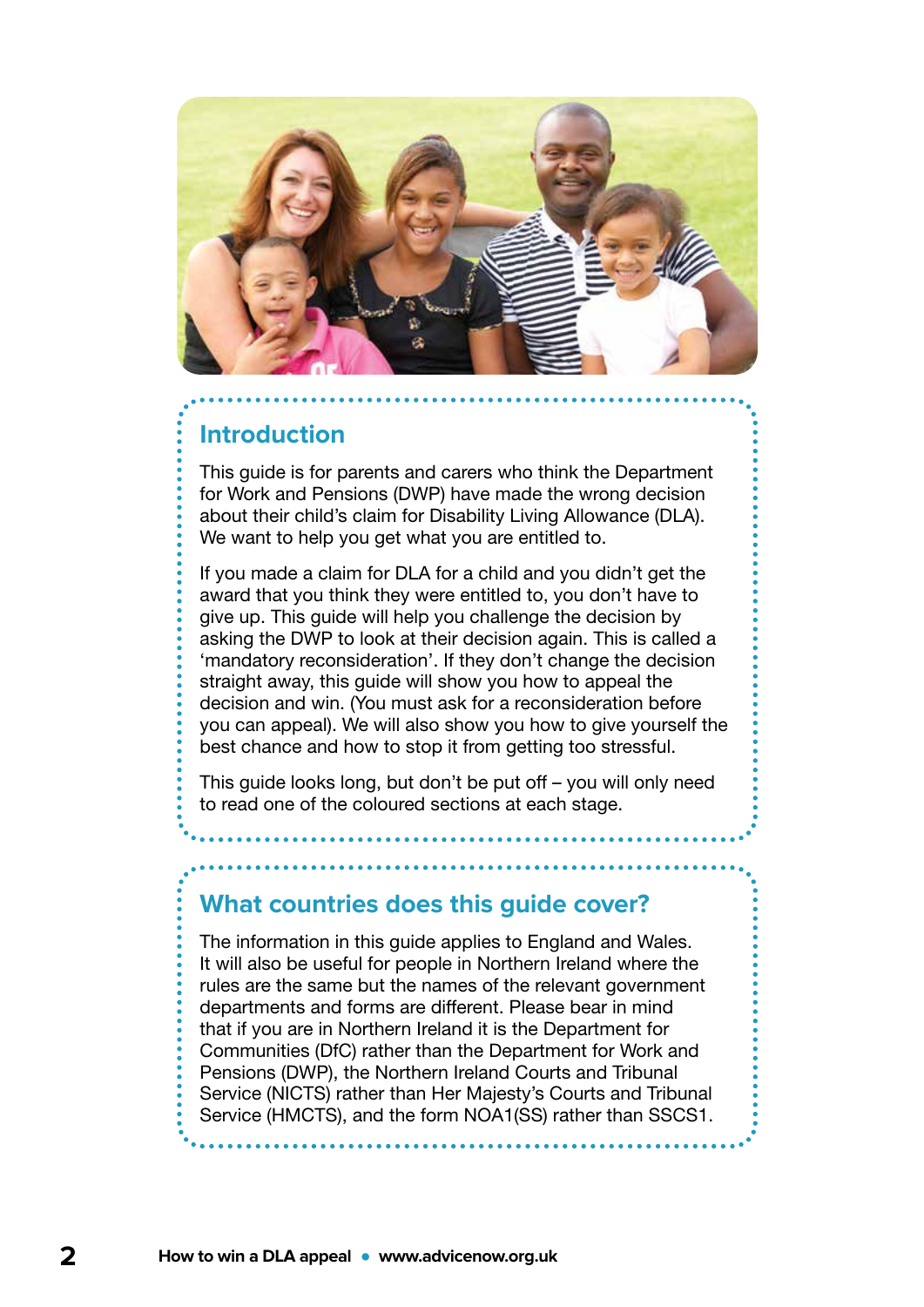| <b>Contents</b>                                       |    |  |
|-------------------------------------------------------|----|--|
| How to decide what to do                              | 4  |  |
| The process                                           | 9  |  |
| How to ask the DWP to look at their<br>decision again | 10 |  |
| How to ask for an appeal                              | 12 |  |
| What to do before the hearing                         | 14 |  |
| <b>The hearing</b>                                    | 19 |  |
| What to do on the day                                 | 22 |  |
| <b>After the hearing</b>                              | 25 |  |
| What does it mean?                                    | 26 |  |
| <b>Useful contacts</b>                                | 28 |  |
| How to write useful evidence for DLA                  | 29 |  |
| How to write a statement                              | 31 |  |
|                                                       |    |  |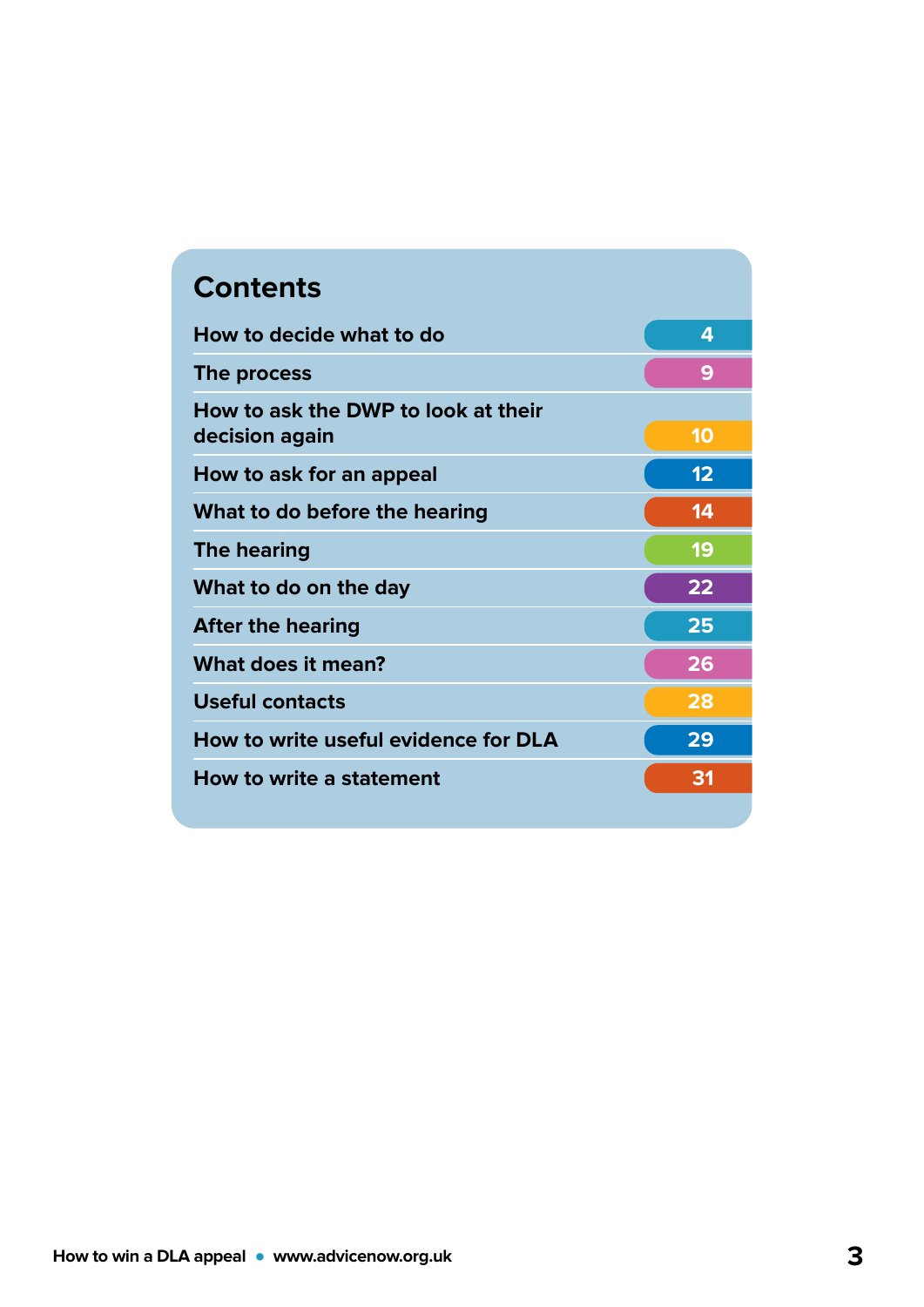<span id="page-3-0"></span>**How to decide what to do**

# **How to decide what to do**

**We didn't get** 

**They've given us less than I think we should get**

**anything**

### What is your situation?

If you made a claim for DLA, and you didn't get the result you had hoped for, you don't have to give up. There are things you can do to challenge the decision.



You may feel that you should just give up. But the DWP are

often wrong. You may be entitled to a lot more help than you are getting – and everybody should get what the law says they are entitled to. Read [How DLA works](#page-6-0) (or,

if you need more detail, Contact's) to check whether you should qualify. If you appear to be entitled, ask for a Mandatory Reconsideration. See [How to ask the DWP to look at their](#page-9-0)  [decision again](#page-9-0) for our advice. If they don't change their decision you should appeal. You have nothing to lose.



Read [How DLA works](#page-6-0) (or, if you need more detail, Contact's [guide to claiming DLA\)](https://contact.org.uk/advice-and-support/benefits-financial-help/benefits-and-tax-credits/disability-living-allowance/) to check you understand the rules correctly for the different rates. If you think your child requires enough additional help to

> qualify for a higher rate than you've been given, you should ask for a Mandatory Reconsideration. See [How to ask the](#page-9-0)

[DWP to look at their decision](#page-9-0) 

[again](#page-9-0) for our advice. If they don't change their decision you should ask for an appeal.

**4 How to win a DLA appeal • www.advicenow.org.uk**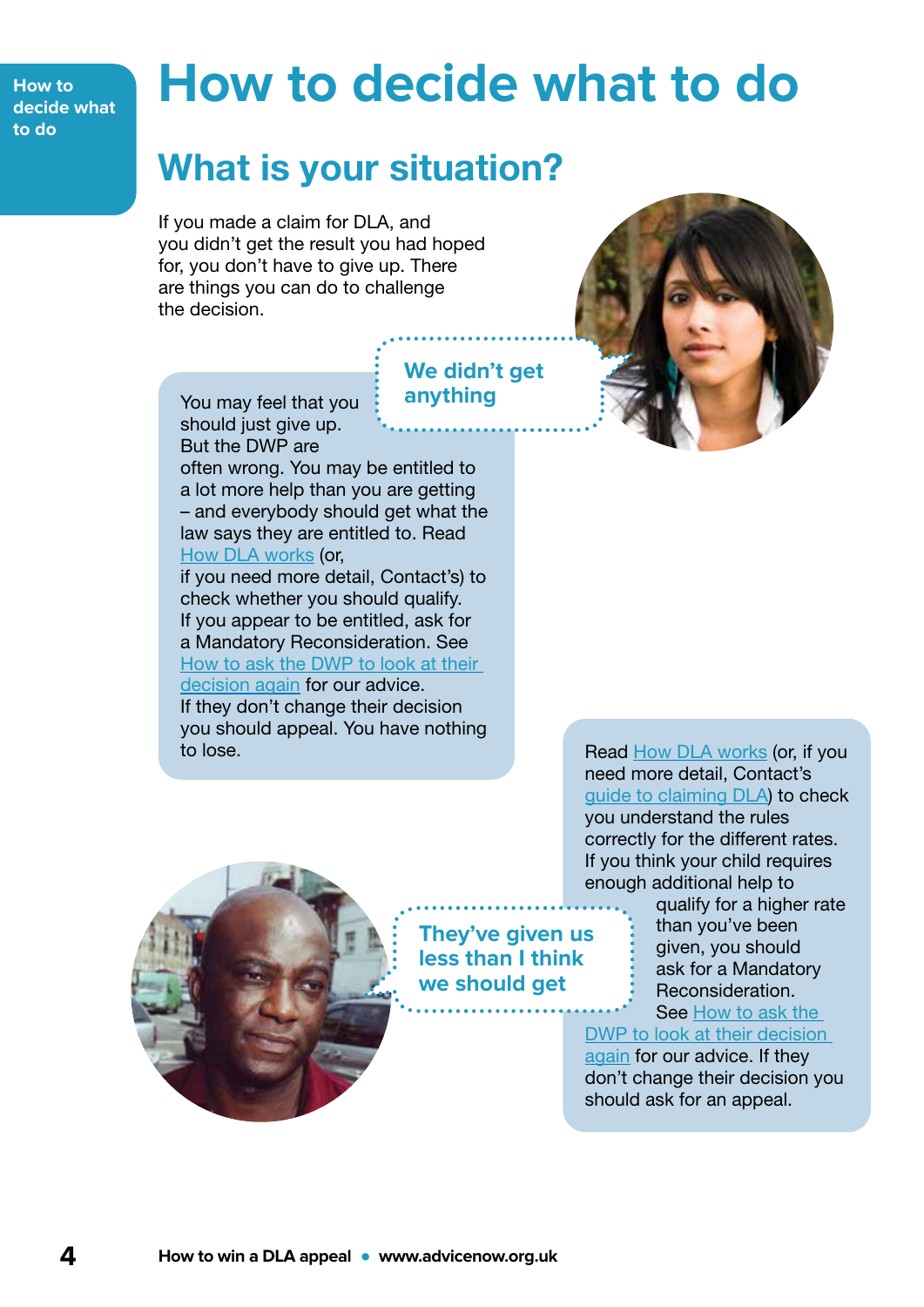You may still have a good case for the amount you used to get, but you may not have.

It can be hard to tell because your child may need less help than they did when they were younger, but so of course do the

non-disabled children of the same age that they are being assessed against. Because you are used to it, you may be underestimating the amount of extra

**We had to claim again and they gave us less than they did before**

care the child needs. If you are in this position, it is particularly useful to get advice (and not from the DWP!) [See](#page-5-0)  [How to find an adviser.](#page-5-0)

If you can't get to see an adviser, talk it through with a friend who has a nondisabled child of the same age. Often this will help make it clear if you are continuing to provide substantially more care and supervision than other children of that age require. Read 'How DLA works' to check if you are still entitled to the rate you used to get. If you think you are, you should ask for a Mandatory Reconsideration. See How to [ask the DWP to look at their decision again](#page-9-0) for our advice. If they don't change their decision you should appeal.



**How to decide what to do**

When you ask for a Mandatory Reconsideration or an Appeal they look again at the whole award and, in theory, could lower the award you have. However, this will only happen if there is evidence that the child needs less help than the DWP initially thought. Read [How](#page-6-0)  [DLA works](#page-6-0) (or, if you need more detail, [Contact's guide](https://contact.org.uk/advice-and-support/benefits-financial-help/benefits-and-tax-credits/disability-living-allowance/) 

#### [to claiming DLA\)](https://contact.org.uk/advice-and-support/benefits-financial-help/benefits-and-tax-credits/disability-living-allowance/) to

**Is there a risk you will end up with less money?**

check you understand the rules correctly for the different rates. If you feel that your child easily meets the criteria for the award

they have received, you can assume the risk of the award being lowered is very small.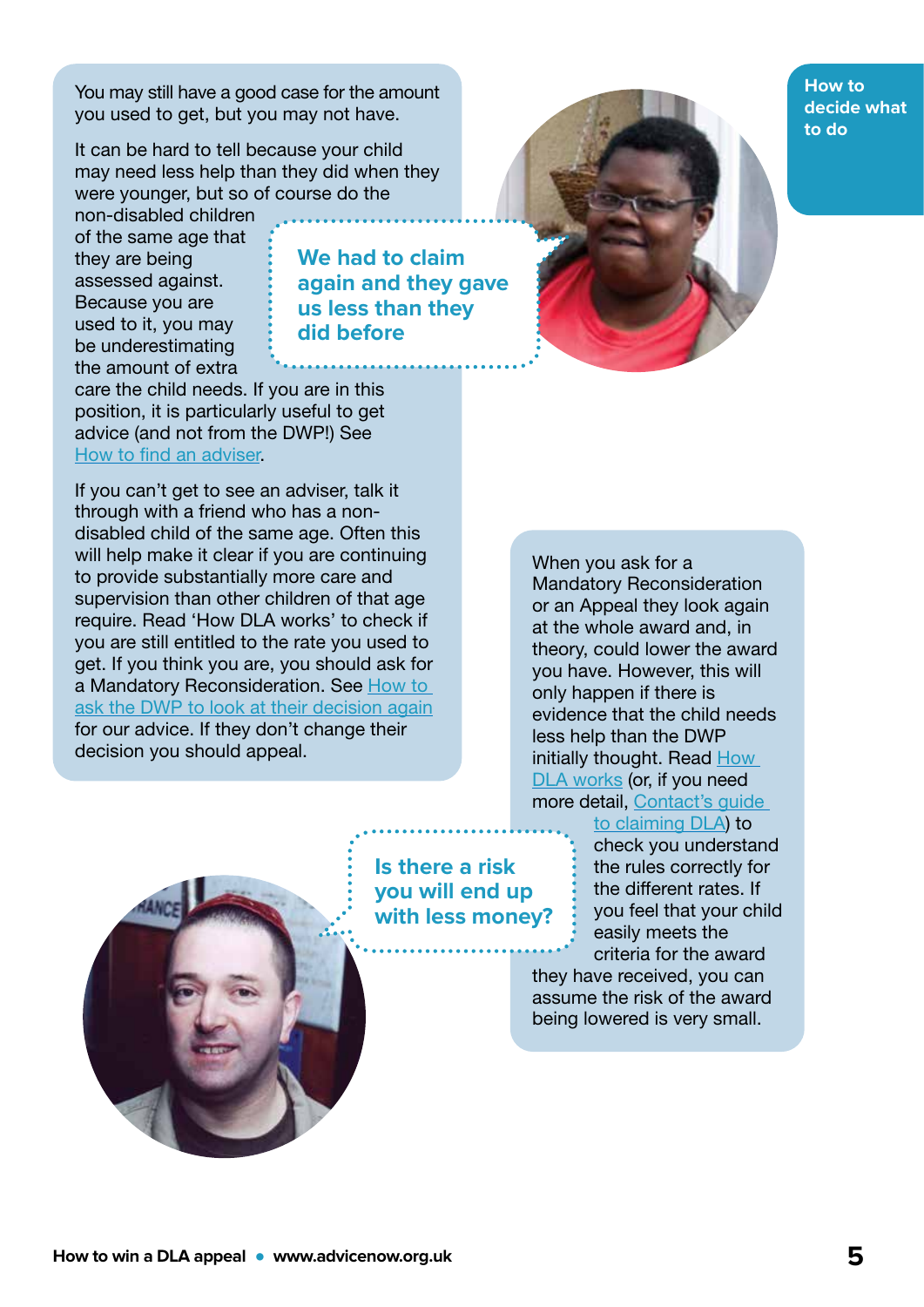<span id="page-5-0"></span>**How to decide what to do**

#### **Don't delay!**

You have one month from the date of the letter they sent you to ask them to look at it again.

If one month has already passed, you should still ask but they don't have to accept it. If the delay was unavoidable or a result of your child's disability (or your own), it will help if you explain that. Longer delays will need better reasons.

You can also ask for a mandatory reconsideration or appeal after the deadline if you have a good chance of winning, but they do sometimes say no. Your request will only definitely not be accepted if 13 months have passed since you were sent the decision.

### How to find an adviser

It is now much harder to find advice and help with your children's benefits than it used to be. You should expect that you will have to do most of the work yourself (or with help from your friends – don't worry, this guide will show you what to do, and how to do it). But if you can get a bit of advice to make sure you know what rate you should be getting, it will be really helpful.

[Contact run a free helpline](https://contact.org.uk/help-for-families/information-advice-services/get-in-touch/our-helpline/) which can tell you what advice services are available in your area – 0808 8083555. It is open 9.30am–5pm, Monday–Friday.

Since the beginning of Covid-19, many advice services are offering appointments via telephone, email, or videocall as well as, or instead of, face-to-face.

If you need further help, use [Advice](https://advicelocal.uk)  [Local](https://advicelocal.uk) to find the best options near you. Enter your postcode and select 'welfare benefits' from the drop down menu and search. This will tell you about any Citizen's Advice, law centres, or independent advice agencies in your county. (Beware – it misses out ones in your area but in another county or

borough. If you live near a county border, definitely check you there isn't a closer option by following the advice below).

If that doesn't bring up a service that you can get to, check with [Citizens](https://www.citizensadvice.org.uk)  [Advice](https://www.citizensadvice.org.uk) if there is a Bureau that helps with benefits problems near you. Many now offer advice over the telephone.

Check if there is a **[Law Centre](https://www.lawcentres.org.uk) near you**.

There are sometimes services that you can access through your GP, social worker, or community centre. There's no harm in asking – so call your GP, and your social worker, or community centre if you have one, and ask if there is a service for you.

Some charities provide advice services for particular groups – for example, The Down's Syndrome Association provides advice for families who have a child with Down's Syndrome. Check if there is a charity that provides benefits advice to people with your illness or impairment. If they provide information on their website about appealing or claiming DLA it may also be very useful as it will usually show how people with similar symptoms to yours have proved their entitlement. (If they don't have a guide to appealing – ask them to link to this one).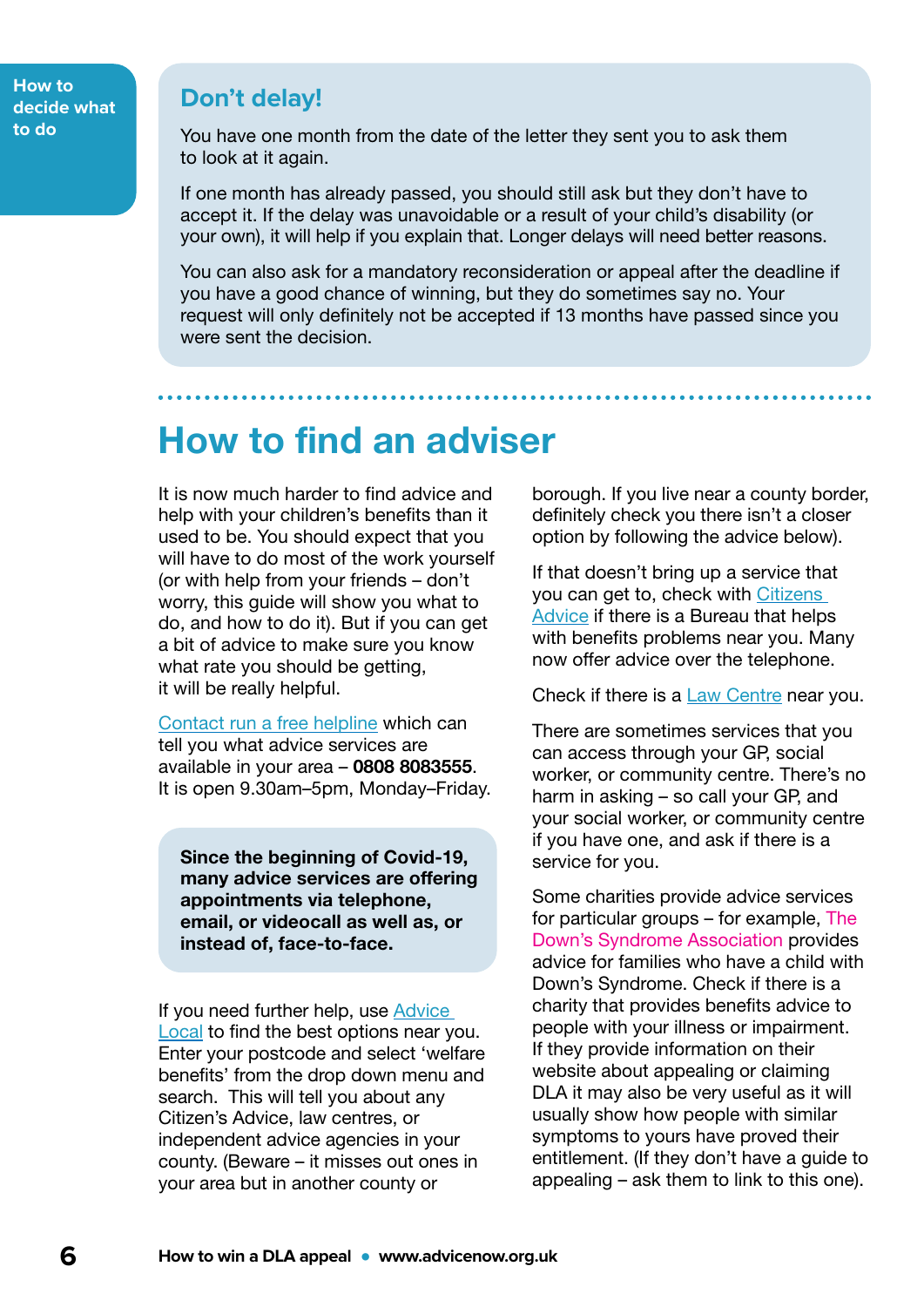<span id="page-6-0"></span>[Scope](https://www.scope.org.uk/helpline/) offer telephone and email advice to everyone with a disability or caring for someone with a disability.

If you've nowhere else to turn, try your MPs caseworker. These are not usually expert benefits advisers but they will often be familiar with the problem and might well be able to help you. (You could point them towards this guide).

#### **If they say they are too busy…**

If the organisation you contact says they are too busy, ask them to keep your name on a waiting list, or to tell you how long before they might be taking on new clients.

Ask if they know any other organisations you should contact for help if they cannot give you an appointment themselves.

Remember that you are likely to have to wait a long time for the appeal hearing (6 -12 months, depending on where you are in the country) so you do have a bit of time to find an organisation which might be able to help you prepare for the appeal hearing.

If you can't find an adviser to help, don't worry. This guide will tell you everything you need to know.

It may not be possible, but it is also worth trying to get help from an adviser to prepare for the appeal or even represent you at the appeal. It can be very upsetting to have to explain all the difficulties your child has in detail and so it is usually best if you are helped by someone more remote. If you cannot find an adviser to help you prepare for the appeal, ask a friend or relative and ask them to read the relevant bits of this guide.

**How to decide what to do**

### How DLA works

Whether or not your child is entitled to DLA is decided by how much more help they need than other children of their age, as a result of their disability or illness. This can be help that other children of their age don't need (for example, if your 14 year old needs help with getting dressed), or help that children of their age do need but your child needs more help or it takes much longer (for example, if it takes you 30 minutes to get your 5 year old to brush their teeth, or if you have to spend long periods of time getting a 3 year old to settle to sleep). It doesn't depend on their diagnosis and it doesn't matter if they don't yet have a diagnosis.

DLA is paid at different rates. What rate you get depends on what additional

help they need with things like eating. washing, dressing, learning, communicating, doing fun things, or sleeping, and how often.

#### **To get the higher rate for care, your child must need:**

- substantially more practical help. encouragement or prompting with daily living tasks than another child of their age frequently throughout the day, *and*
- for either at least 20 minutes at night, *or* at least three times during the night, *or*
- someone to keep an eye on them during the day and night to make sure they do not hurt themselves or other people.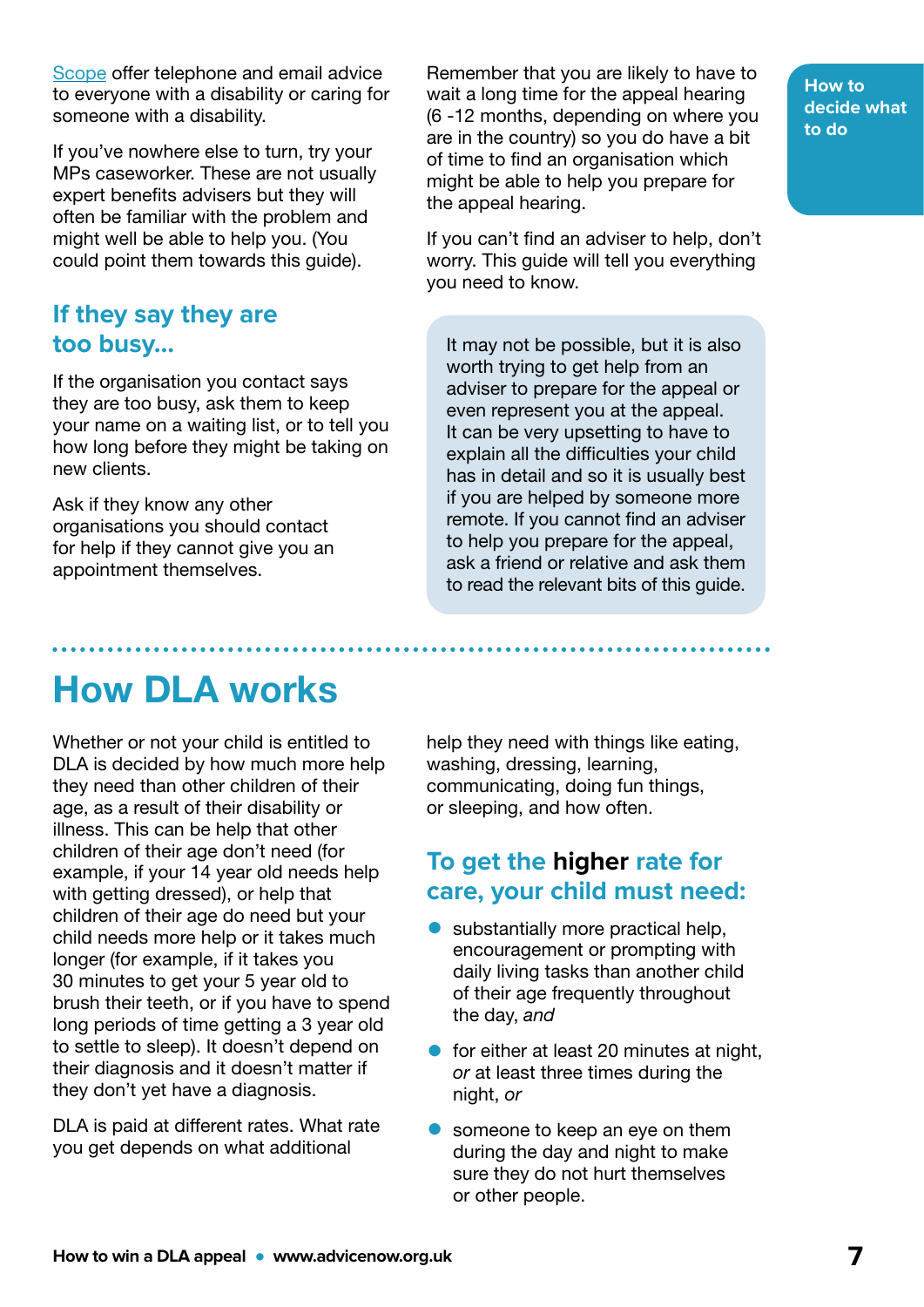**How to decide what to do**

#### **To get the middle rate for care, they must need:**

- substantially more practical help, encouragement or prompting with daily living tasks than another child of their age frequently throughout the day, *or*
- substantially more help than other children their age for at least 20 minutes at night, or at least three times at night, *or*
- someone with them most of the time during the day to help them stay safe, or someone awake and checking on them at night to help them stay safe.

#### **To get the lower rate for care they must need:**

• substantially more practical help, encouragement or prompting than other children of their age for at least one hour or more (in one go or spread throughout the day).

To count as needing help at night, your child needs to require a lot more help than another child of their age at a time when you would usually be asleep. For example, if you usually go to bed from 11pm–7am, it would only count as 'night' if it happens between 11pm–7am. If you would usually be up, it doesn't count even though it is after the child's bedtime. This can sometimes be tricky for parents to assess as if your child has always needed lots of help at night, you have probably got used to being awake a lot of the night. It might be helpful to ask yourself if you would have a different sleeping pattern if your child didn't need your help over night.

DLA also has a 'mobility component' that deals with ability to walk and go places.

#### **To get the higher rate for mobility your child must:**

- be at least 3 years of age, *and*
- unable to walk or virtually unable to (for example, if they struggle with even very short journeys such as walking around a school), *or*
- blind or severely visually impaired, *or*
- the exertion of walking would lead to a serious deterioration of their health, *or*
- **•** have a severe mental impairment.

The rules for this category are very strict and specific. Children who are very unpredictable and may come to harm or harm others without supervision can get it however. If you are thinking of challenging a decision because you think your child is entitled to high rate mobility, we suggest you either get advice or look at Contact's quide Claiming the higher [rate mobility component for children](https://contact.org.uk/wp-content/uploads/2021/03/dla_for_children_with_autism_and_learning_difficulties.pdf)  with learning difficulties and autism [spectrum disorders.](https://contact.org.uk/wp-content/uploads/2021/03/dla_for_children_with_autism_and_learning_difficulties.pdf)

#### **To get the lower rate for mobility your child must:**

- be over the age of 5, *and*
- need substantially more supervision or help to go to places they don't know than other children their age. For example, if your child needs to be prevented from running into the road (when other children their age are aware of road dangers), or needs extra prompting and encouragement to walk and keep walking, or if they cannot keep up and need you to walk at a slower pace for them.

If you are not sure if your child's needs would count towards DLA, see an adviser or look for information aimed at people with the same disability or illness that your child has. Information about how to fill in a DLA claim form will be very useful, as it will explain what is counted and the sorts of things you should focus on.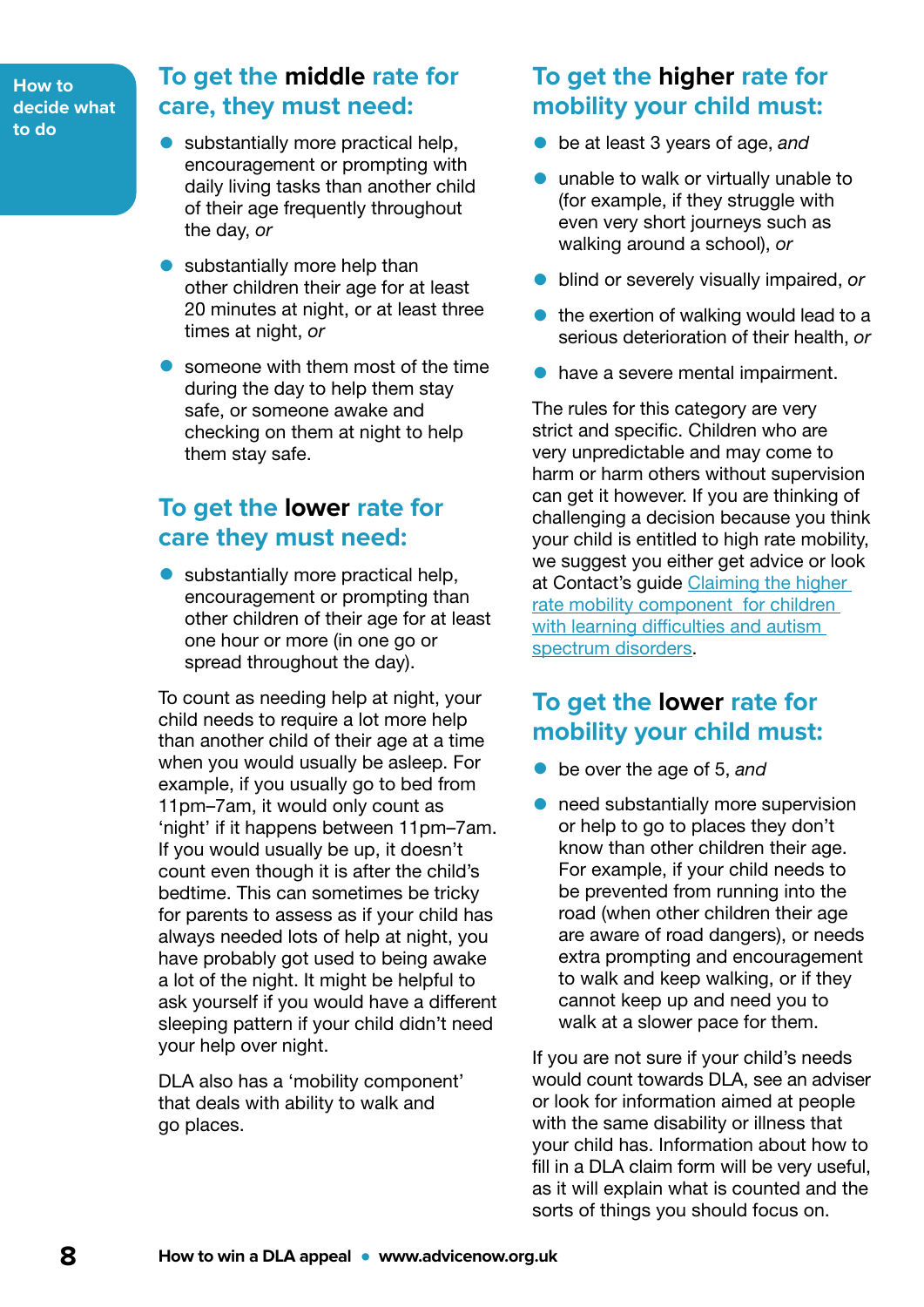# **The process**

#### **Step 1**

<span id="page-8-0"></span>You got a letter telling you the result of your claim for DLA. You have been told that you are not entitled to anything or you think your child has been given the wrong amount.

You have one month from the date on the letter to ask for a 'Mandatory Reconsideration'. This is where the DWP look at their decision again. (If one month has already passed, you should still ask but they don't have to accept it).

#### **Step 2**

Ask the DWP to look again at their decision. This is called a Mandatory Reconsideration. Use our DLA Mandatory Reconsideration Tool to write your letter.

The DWP will look at your claim form again, and any other evidence they have, to see if they will change the decision.

#### **Step 3**

The DWP will send you two copies of their reconsideration decision. If their decision has been changed and you are happy with it, you can stop here. But if it hasn't, don't be put off. You have 1 month to ask for an appeal. Far more decisions are changed at the appeal stage than at mandatory reconsideration. (If one month has already passed, you should still appeal but they don't have to accept it).

#### **Step 4**

Ask for an appeal. You can do this online or using the paper form. You can copy and paste wording from the letter generated by our Mandatory Reconsideration Tool to help you make your case. See [pages 10-11](#page-9-0) for our advice.

#### **Step 5**

The DWP will send both you and the HM Courts & Tribunals Service (who will organise the appeal hearing) an explanation of why they gave you the award that they did. Don't be put off by the size of it.

#### **Step 6**

You need to prepare for your appeal and, if you can, send in more information about your child's difficulties. See pages 14-18 for details.

### **Step 7**

You will be told the date of the hearing. If you have any further information about your child's difficulties that you haven't yet sent, send it now.

#### **Step 8**

Your appeal will be heard by an independent panel, called a Social Security and Child Support Tribunal. They will make a new decision. See [pages 19–24](#page-18-0) for details of what will happen and advice about what to do on the day.

If you were successful, you will usually receive your money in 4–6 weeks.

#### **The process**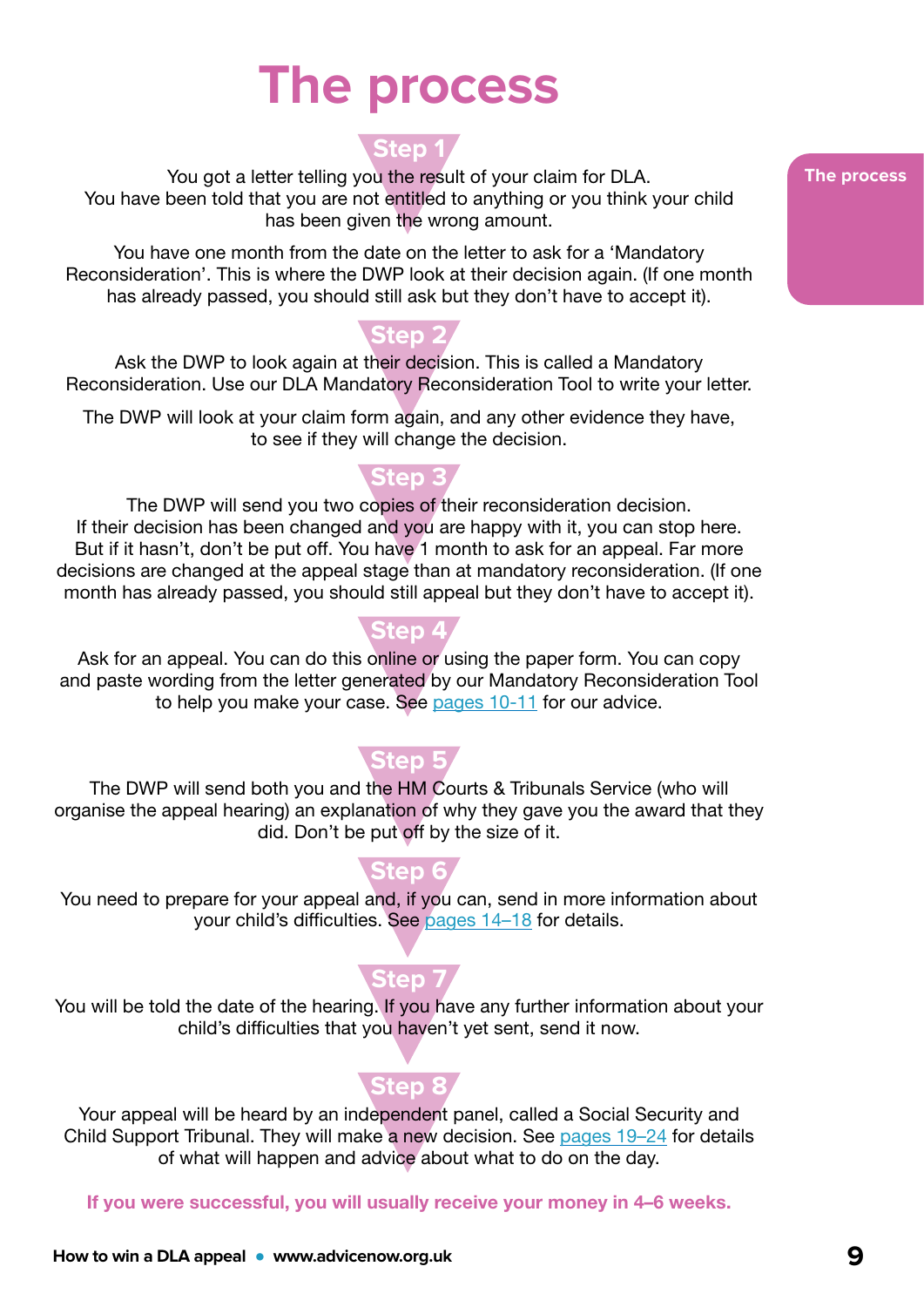### <span id="page-9-0"></span>**How to ask the DWP to look at their decision again**

**How to ask the DWP to look at their decision again**



We have built a tool that helps you to write the letter asking the DWP to look at their decision again for you - see our [DLA mandatory reconsideration tool.](https://www.advicenow.org.uk/dla-tool)

You are supposed to ask the DWP to look at their decision again within one month of the date on the letter they sent you about your DLA claim. If one month has already passed, you can still ask but they don't have to accept it. It will help if you explain that the delay was unavoidable or a result of your child's disability. Longer delays will need better reasons. (It will only definitely not be accepted if 13 months has passed)

You can ask for a mandatory reconsideration over the phone but it is better to do it in writing. Only do it over the phone if you are about to miss the deadline.

If you have any more evidence that you think will help (for example, a letter from one of your child's doctors, or a support worker or teaching assistant at school) send that too. It doesn't have to be a letter they wrote for this purpose – a letter from one of your child's doctors updating another, or a copy of your child's EHCP will also be helpful.

#### **Bad day myth**

Lots of people believe that you should describe the help your child needs on their worst days as if they need this level of help every day. This isn't true. If you do this, it will look like you are exaggerating and they won't believe you when you are not exaggerating. Instead say what it is like on a bad day and a better day, and explain how frequently your child has both.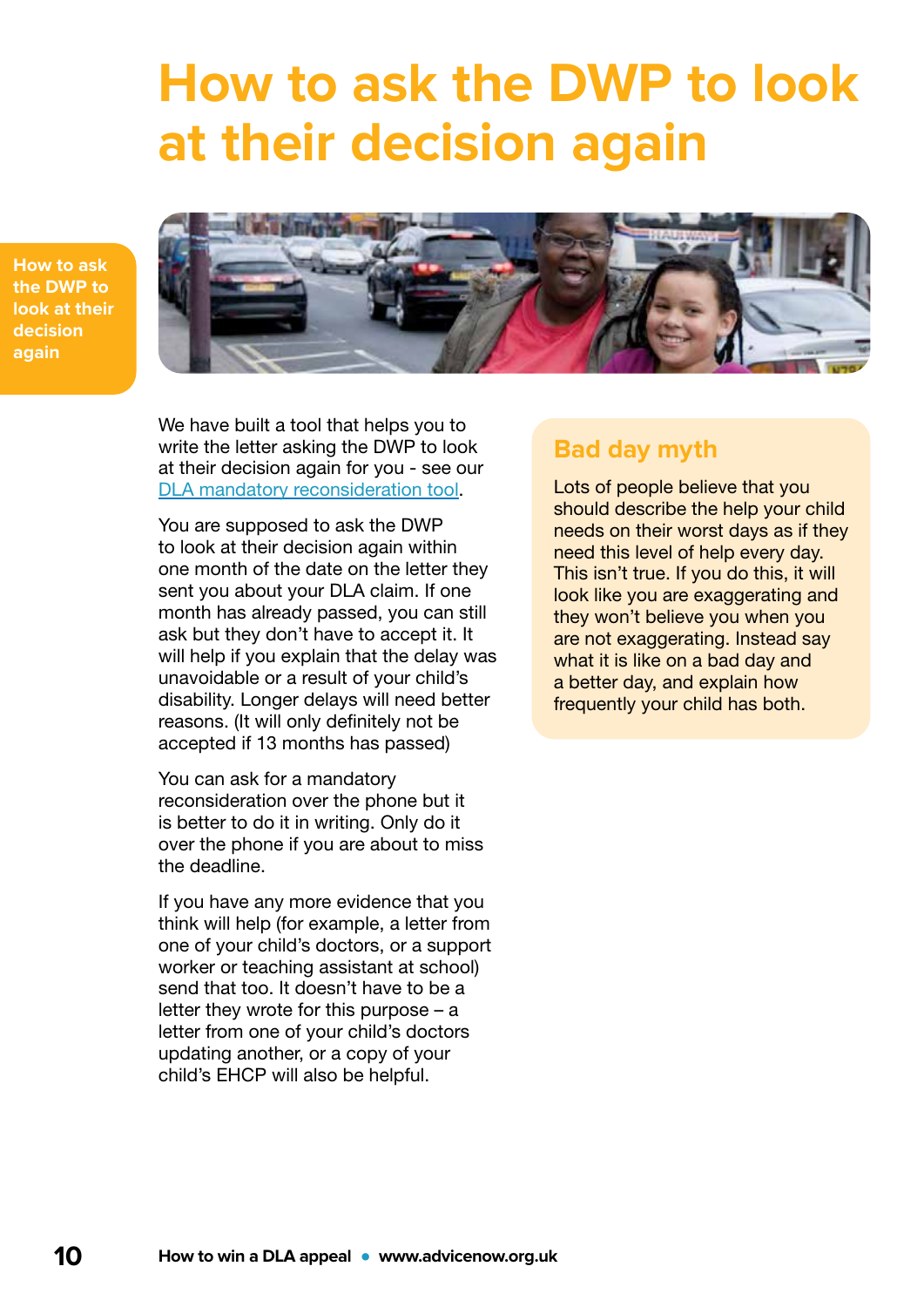#### **Don't be put off!**

Some people find that, after they have put a mandatory reconsideration request in, they get a phone call from someone at the DWP who tries to explain why they think they have made the right award. If this happens to you, be polite but don't allow them to put you off.

Some people are also told that they need to provide further medical evidence in order to have a chance of getting the decision changed. This isn't true. Anything that gives information about your child's support or care needs can be relevant. It is also possible to win an appeal even without any further evidence or information.

Remember, any advice given to you about your claims by the DWP may be incorrect.

#### **What next?**

If you have not heard back after 6 weeks, you should ring them and find out what is happening.

If they have changed their minds, congratulations! Your benefit will be backdated to the date you claimed.

If they didn't change their decision, or they did but still didn't give you the amount you think your child is entitled to, remember that you can appeal. You need to tell them within one month.

If one month has already passed you can still ask for an appeal. Explain that the delay was unavoidable or a result of your disability (for example, if you were unable to deal with it until now because meeting the needs of your disabled child takes up all your spare time). Your request will only definitely not be accepted if 13 months have passed since you were sent the mandatory reconsideration decision. See 'How to ask for an appeal'.

Don't be downhearted if they didn't change their minds – they often don't, even where it appears to be clear that they are wrong. Most decisions aren't changed at this stage, but are changed when you go to appeal.

**How to ask the DWP to look at their decision again**

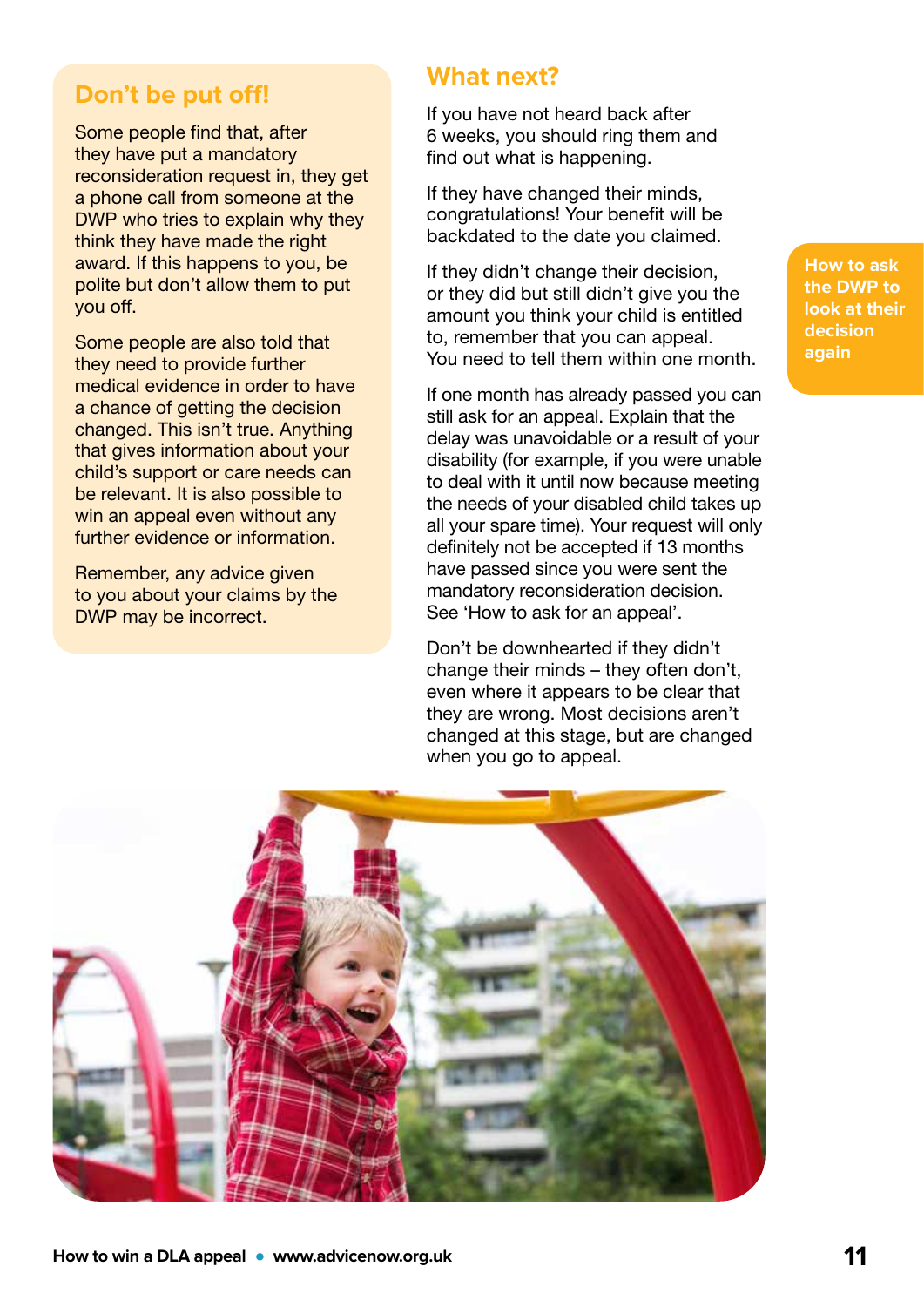### <span id="page-11-0"></span>**How to ask for an appeal**

You can ask for an appeal online or you can use a paper form.

You can find both at Submit your appeal [on GOV.UK](http://www.gov.uk/appeal-benefit-decision/submit-appeal)

Both are easy-to-use and understand. If you use the online version, a record of what you have said is sent to your email address. If you use the form, try to keep a copy, or take a photo of each page with your phone.

No matter which you use, there are three things that you should definitely be aware of.

1 You need to explain what you disagree with and why. If you used our [Mandatory](https://www.advicenow.org.uk/dla-tool)  [Reconsideration Request Tool](https://www.advicenow.org.uk/dla-tool) to produce a letter, and your argument is still the same, you can just copy and paste that on to the form. (You probably have a copy in your email, or it will be saved in your Advicenow account).

If you have not used our tool, look at your decision notice and the list of daily tasks on [page 30](#page-29-0). For each explain all of the difficulties that your child has with that task and they help that they need. Remember to explain that this is more than another child of the same age would need.

2 If your appeal is not within the one month time limit, you should appeal anyway but explain why the delay was unavoidable or a result of your child's disability (for example, if you were unable to deal with it until now because meeting your child's care needs takes up all your time).

**3** Choose to attend the hearing. You will be asked whether you want to attend a hearing or whether you want the case to be decided on the papers alone. Almost everybody wants to choose the paper hearing because it seems less scary. However, you are *much* more likely to win if you have a chance to speak to them. Don't worry, it will not be nearly as frightening as you might think. Since the beginning of Covid many hearings are happening via video – so you may not have to actually 'go' anywhere.

#### **Help to appeal online**

If you need help to ask for an appeal online [We Are Digital](https://www.we-are-digital.co.uk/hmcts-user) will help.

They can help with access to a device, or data, or provide guidance and reassurance on how to use the online service.

If you would like their help

- phone the helpline on 03300 16 00 51, or
- text FORM to 60777, or
- email them at [support@we-are-digital.co.uk](mailto:support%40we-are-digital.co.uk?subject=)

They will respond within 2 working days.

**How to ask for an appeal**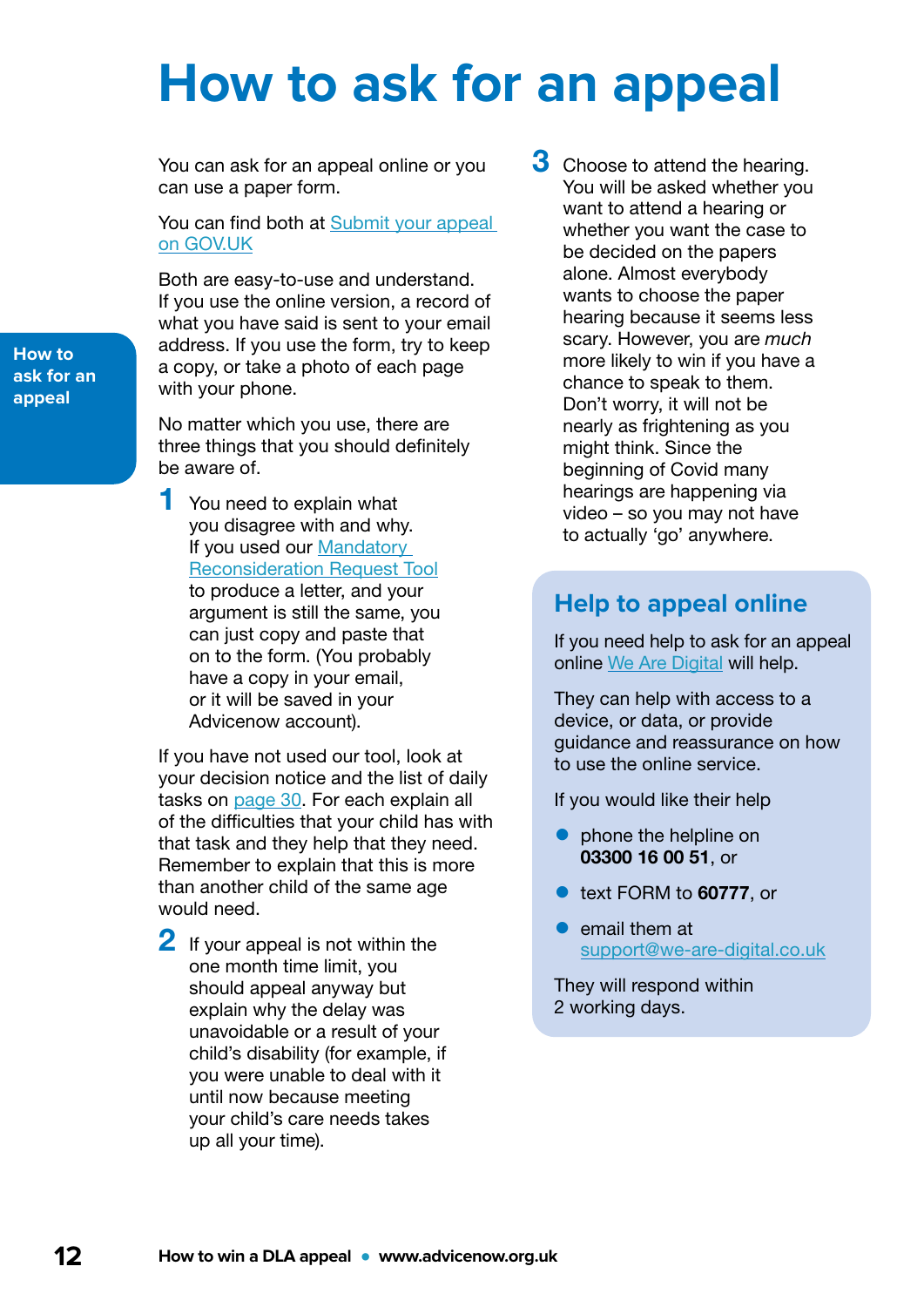

When you ask for an appeal online, you are asked if you would like to be able to save the appeal and continue later. In order to do this you will need to set up an account. If you say yes and provide your email address, you will be sent an email enabling you to register for the Manage Your Appeal service. This service enables you to keep track of how your appeal is progressing, and you can use it to upload evidence (including audio and video evidence if you want to). It will send you texts or emails to let you know that the DWP have responded to your appeal, to confirm evidence has been received, and when your hearing date has been scheduled. See [How to](#page-13-0)  [prepare for the hearing](#page-13-0) for other ways to sign up.

#### **What next?**

The HMCTS will send a copy of your appeal to the DWP and ask them to explain how they came to their decision. The DWP must do this within 28 days, although they can ask for an extension. You will receive a copy of their response. Don't be put off by the size of it. Keep it safe. You will need it to prepare for your hearing.

You should start preparing now. The next section explains everything you need to do.

#### **If the DWP call you**

The DWP have been ringing some people at this stage or before the hearing and offering them an award in return for dropping their appeal. Sometimes the DWP say that you might not win at an appeal or put pressure on you to accept their offer. Advicenow and other charities took DWP to court about this practise because it is not fair. Now, if they make you an offer of a better award after you have asked for an appeal, they are supposed to explain that you can accept the higher award and then appeal again (without having to ask for a reconsideration). In most cases, this would be the best thing for people to do. If you get a phone call and they do not explain about your right to appeal the new award, please [tell us about it](https://www.surveymonkey.co.uk/r/BVTZPG3).

**How to ask for an appeal**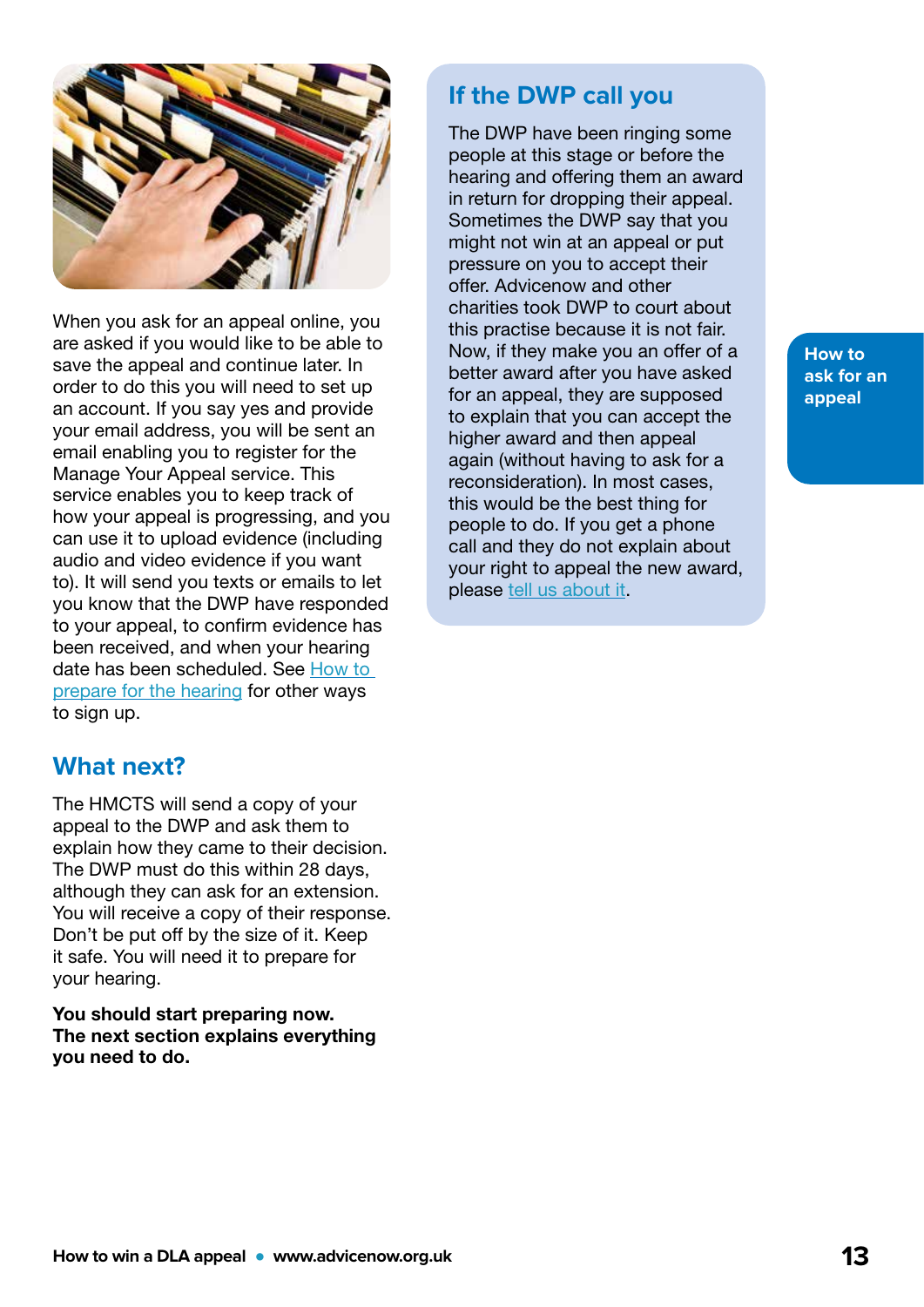# <span id="page-13-0"></span>**What to do before the hearing**

Since the beginning of Covid, more and more hearings have been by video and many people like them better. All of the advice on this page, except about actually travelling to the hearing, applies equally to video hearings.

There are a lot of things for you to do over the next few months. It is important to start preparing as soon as you can. Some things can take a long time.

**What to do before the hearing**

If you have not already tried to get help and advice do so now [\(See How to find an](#page-5-0) [adviser\)](#page-5-0). Some advisers may be able to help do some of this preparation for you. If you are lucky enough to find someone who can help with the preparation, make sure you are clear which things your adviser is going to do for you, and which you need to do yourself.

#### **Manage your appeal**

It is a good idea to sign up to the Manage your appeal service. This service enables you to keep track of how your appeal is progressing, and you can use it to upload evidence (including audio and video evidence if you want to). It will send you texts or emails to let you know that the DWP have responded to your appeal, to confirm evidence has been received, and when your hearing date has been scheduled.

If you asked for an appeal online and gave them your email address, you will have received an email with a link to help you sign up. If you did not, you can sign up by calling 0300 123 1142 Monday to Friday, 8:30am to 5:00pm or by emailing [contactsscs@justice.gov.uk](mailto:contactsscs%40justice.gov.uk?subject=). If you ask by email, you will need to include your National Insurance number, date of birth and postal address.



#### **Getting help**

If you are not getting any professional help to prepare for the hearing, you might want to ask somebody else to help you. You may not need any help, but it might stop it from feeling too stressful. This is particularly useful if you are not very good with paperwork or deadlines. If you do think it might be useful, think about who you could ask – do you have a family member, friend, or someone who helps you who is good with paperwork and organising things?

#### **Support groups**

Online and other support groups can sometimes be very helpful. There may be other people who have had the same problems getting DLA for their children, who can give you emotional or practical help.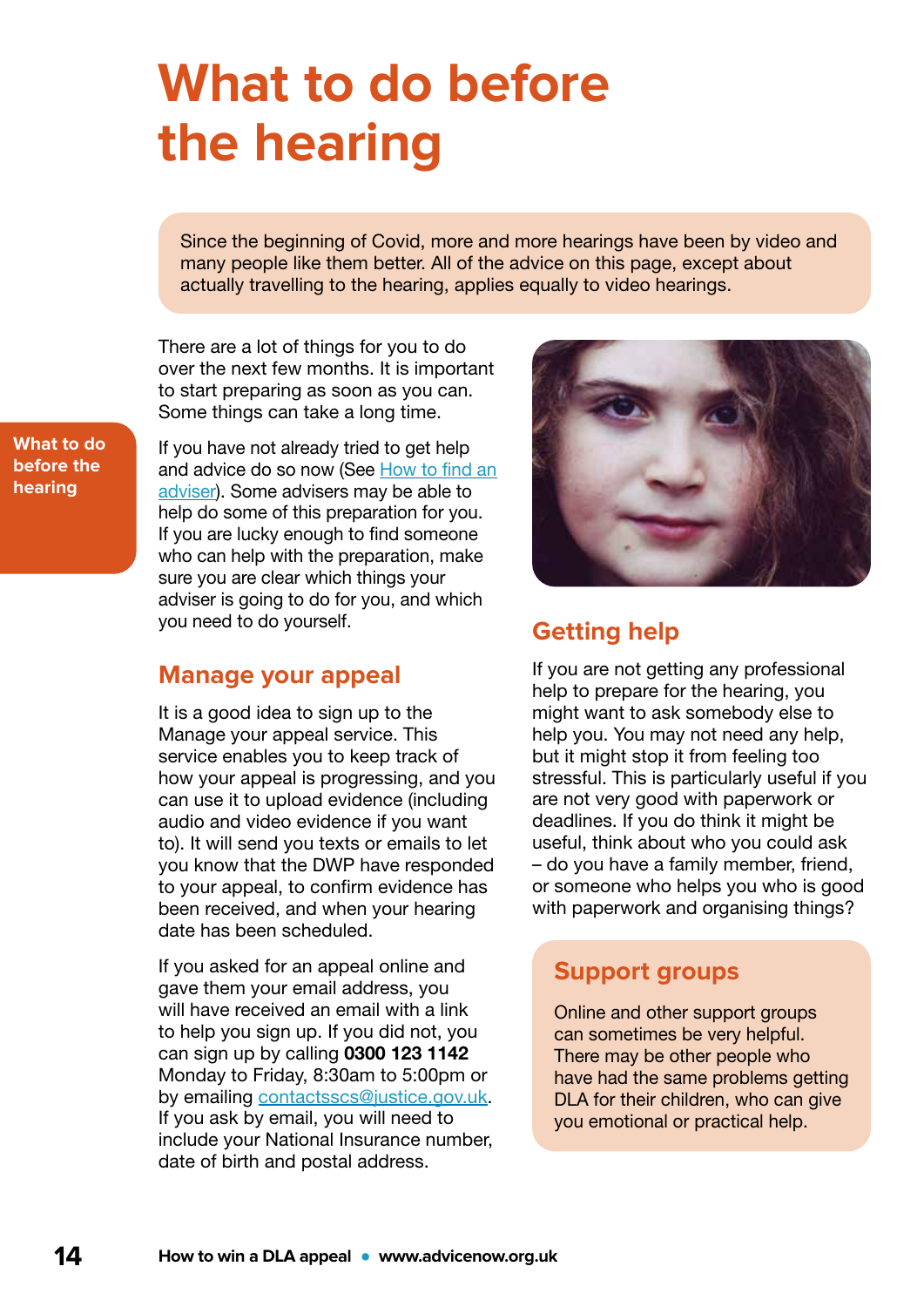#### **The papers from the DWP**

Look at the big pack of papers that you were sent by the DWP explaining why they made the decision they did. Many people get very confused by the inclusion of test cases at the beginning. Don't let them put you off. If you don't have time to become an expert on all the legal ins and outs of DLA decisions, ignore these.

The most important parts are the bits about your child. Read through it and look for anything you don't agree with. If there is a report from your child's school, does it give a fair picture of your child? School staff tend to be wonderfully positive about children's abilities and progress and sometimes the DWP fail to understand the context (for example, that your child is making progress but that this is because they receive one-to-one help or are in a specialist school). School staff have usually been accurate but the limited nature of the form often leads to the DWP giving the wrong award. Make a note of all the things that are wrong. If you can, say why they are wrong. You can include this in your statement to the tribunal. Also think about how you could get further evidence (from the school for example) that would give a fairer picture.

Check that everything you want the tribunal to read is in the papers. If anything is missing, send in a copy before the hearing. Don't assume that the appeal panel will have access to evidence used in previous claims. If it isn't included in these papers from the DWP, the appeal panel won't see it unless you send it in.

#### **Getting evidence**

For most people, the thing that is of most help is written evidence from their child's paediatrician, support staff, or school staff. If your child sees a pediatrician, doctor at the hospital, psychologist, physiotherapist, an occupational or speech and language therapist, other healthcare professional, or has a social worker, evidence from them will often be very useful too. If your GP knows your child well, evidence from them is likely to be very helpful too.

The best evidence will come from people who know your child well and who understand their situation. If your child's paediatrician or GP does not know them well, you should still ask them for evidence, but try to get evidence from other professionals who know them better. This could be another doctor, or other healthcare professional, or somebody who helps your child at school.

The most useful evidence will explain how your child's illness or disability affects them, and the help they need. This is quite unusual, so your doctor or therapist may not understand that. Look at [pages 20-30](#page-19-0). This is a guide for your child's doctors, therapists, school staff, or anybody else writing evidence for them. When you ask them for evidence to support the appeal, show them this page. It will help them to write evidence that will be really helpful to you.

#### **Before you ask anybody for evidence – read this!**

You are appealing the decision the DWP made on a particular date (on the top of the letter). You need to prove how your child's condition was *at that time*, not how it is now. Write the date of the decision you are appealing in the box on [page](#page-28-0) 29, before you ask anybody for evidence. Then show them [pages 20-30.](#page-19-0)

**What to do before the hearing**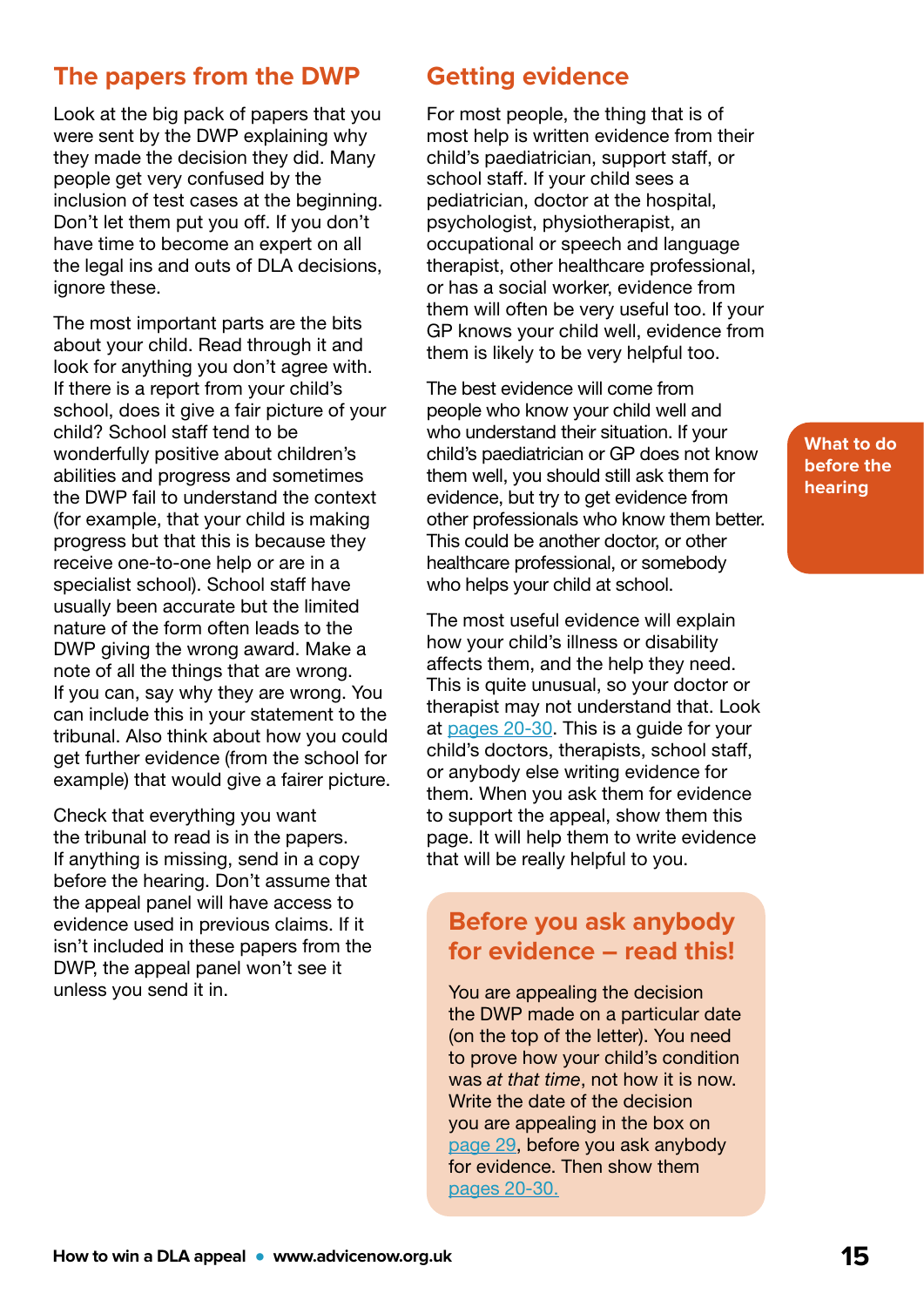

**What to do before the hearing**

#### **Paying for medical evidence**

GP's and other medical professionals are allowed to charge for evidence.

If your doctor suggests that he or she will charge you, tell them that you only need a brief note from them, and that it could be handwritten if this is quicker. Reassure them that it will only take the time of an appointment. Show them [pages 20-30](#page-19-0) – so that they are sure of what you need from them.

If they insist on charging you, ask them instead for the last two years of your child's medical records. They will give you this for free and it may contain some useful evidence.

#### **Evidence you already have**

Think too about what evidence you already have. Do you have reports of physiotherapy, occupational health, or psychological assessments? Do you have copies of letters that the different doctors and therapists have sent to each other? Does your child have an Education, Health and Care Plan (EHCP). Did you have a needs assessment from the local council? They are likely to be very helpful.

#### **Evidence from somebody that helps your child regularly**

If there is somebody who helps your child a lot (this might be someone who helps them at school, a support worker, or paid carer), they may be able to write some very useful evidence too. Ask them to write a letter to the tribunal panel explaining what help they give your child and how often. Show them the guidance on [pages 20-30](#page-19-0) – it may help them to remember everything.

If they would prefer they can keep a diary of the help they give instead (see below).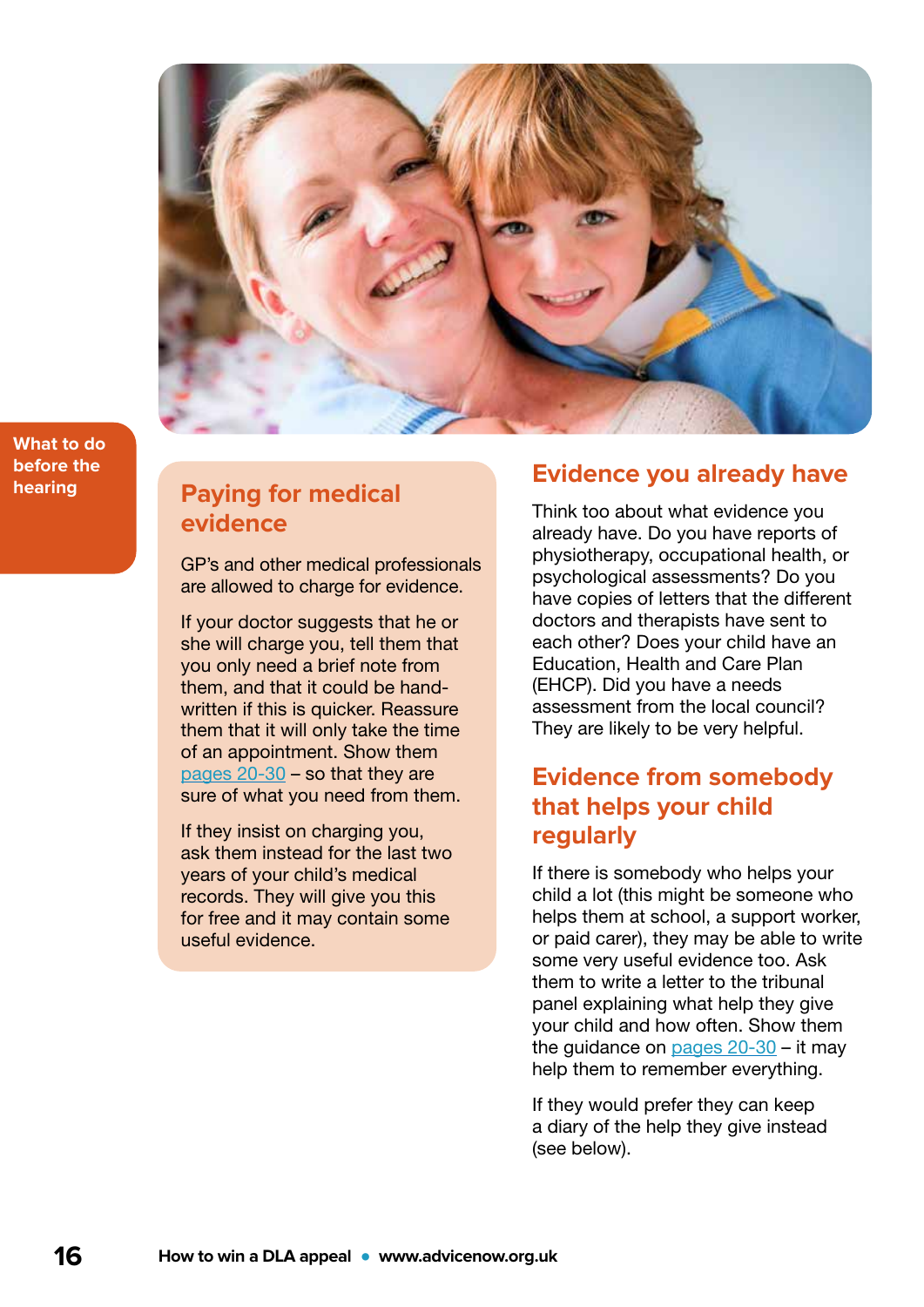#### **Diary**

You should think about keeping a diary of the extra help you give your child each day. It will help the tribunal panel to get a proper understanding of the situation. It is particularly helpful if your child's condition isn't the same every day. Keep a diary for a month if you can (but a shorter time will also be helpful). It can be very brief. For example –

**"Monday – Shaking very bad today. She needed help to fasten her clothes, and get downstairs. Couldn't walk to school so had to take her in car. Needed soothing and physical help to get to car."**

If you are appealing a decision which relates to your child's ability to walk it is a good idea to record how far they are able to walk without severe discomfort, and how long it takes them. The tribunal will often ask quite specific questions about how far they are able to walk.

#### **Write a statement**

If you (or someone who could help you) are good with writing, you should think about writing a statement. These can be very useful as they set out all the points you want to make, which means that you don't have to remember everything to say on the day. They also give the panel time to think about what you've said and why your child should be getting a higher rate, before they meet you.

For more advice on how to write a statement and what to put in it, see [How to write a statement.](#page-30-0) You can also read Andrea's statement about Alfie and see what she put in hers.



#### **What to do with the evidence**

Read all the evidence through – does it support your case? If it doesn't, you don't have to send it to the panel (but if they ask if you had any evidence you didn't send them, you have to tell the truth). If you don't think the evidence is useful it may be worth going back to the person who wrote it and discussing it with them. Is there anything they can add?

If you've got useful evidence, upload a photo of it using the Manage your appeal service or photocopy it and send it into the HM Courts and Tribunal Service before your hearing. Send it as soon as you can as this maximises the chance of the DWP changing the decision in your favour which may mean you don't have to wait for the hearing.

**What to do before the hearing**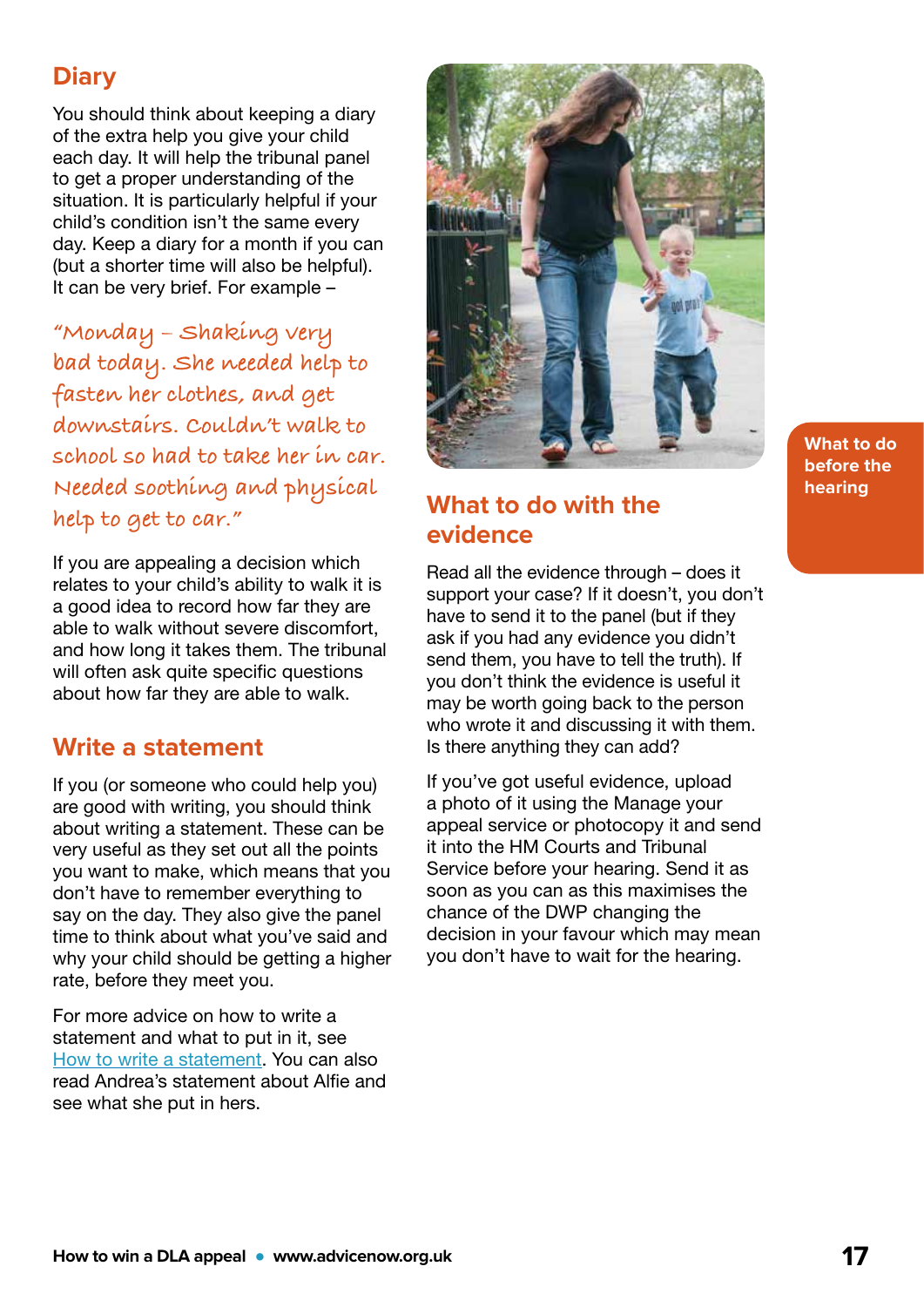#### <span id="page-17-0"></span>**Work out how you will attend the hearing**

If it is a video hearing, check you have what you need for it to go smoothly. HMCTS have made a [helpful video](https://youtu.be/Sd0ldV2GKcY).

If your hearing is in person, the letter you receive about the hearing will usually give you details of public transport links and parking. At some venues, you can book an accessible parking spot if you phone them in advance. If you need a taxi, ask them to book one for you and check that they will pay for it. This will usually be easier than arranging one yourself.

Work out how you will get there and leave yourself plenty of time. You won't want the stress of worrying about being late.

#### **Arrange childcare**

Organise childcare for the time of the hearing. If you are going to a face-toface hearing, don't take your children with you. If you will be attending a video hearing from your home, ensure the child is somewhere else and cannot hear what is being said. You need to all be able to discuss what help the child needs frankly.

Be aware that the hearing might be quite delayed so try to organise childcare for longer than you might need. If it will cost you, get a note from the carer/ childminder confirming their rate – you will be able to reclaim expenses up to the national minimum wage.



#### **Claiming expenses**

If you are going to a face-to-face hearing, you can claim travel expenses for the day of the hearing if you use public transport or travel by car. You can also claim for a meal if you are away for more than five hours. If you have to take time off work, you may also be able to claim expenses for loss of earnings. And if you have had to pay a carer or childminder you can claim expenses up to the National Minimum Wage for the time you have been away.

Before you go to your hearing, check what the current rules on expenses are on [GOV.UK.](https://www.gov.uk/appeal-benefit-decision/at-the-hearing)

The clerk will help you fill in a claim form. Make sure you take receipts for your travel and lunch. If you have lost earnings, make sure you have a letter from your employer confirming this.

Contact the tribunal before the hearing if you need help.

#### **Make notes of all the things you want to say on the day**

This is really useful and also stops the hearing or the preparation for it from getting too stressful. Every time you think of something they got wrong or you don't think they properly understood, make a quick note of it. Remember to take these with you to the hearing so that you can tick them off as you say them. This might be particularly useful if you haven't written a statement.

**What to do before the hearing**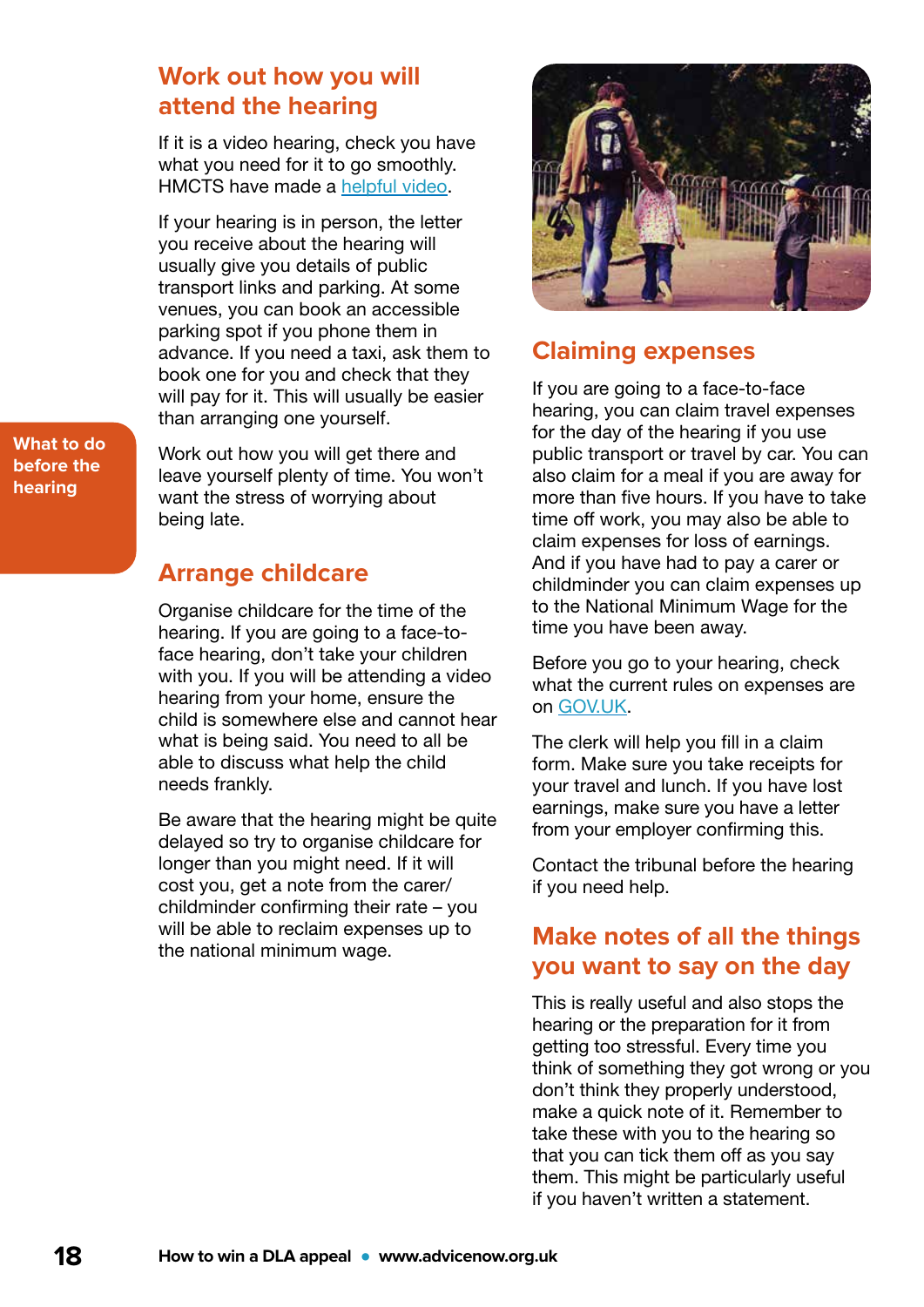# <span id="page-18-0"></span>**The hearing**

Many hearings happen over video now. However, some are still face-to-face. Whatever kind of hearing you have you should prepare in a similar way.

HMCTS have made a [helpful video](https://youtu.be/Sd0ldV2GKcY) to help you understand what a video hearing will be like.

Remember the panel do not work for the DWP. They are here to see that you get the benefit if you can show you are entitled to it.

Usually the three members of the panel will be nice and easy to talk to, and will just want to get a full picture of your illness or disability and the help you need. Try to answer their questions fully.

#### **Face-to-face hearings**

If you have a face-to-face hearing, you will usually be shown into a waiting room when you arrive at the tribunal centre. You might have to wait here for a little while. When the panel is ready for you, you will be called into the room.

The room the hearing is in will often look like an office and everybody is wearing normal clothes. When you go in, there will usually be a big table in front of you. You (and anyone who goes with you) will sit at one side of the table and the panel will sit on the other side.

The person that sits in the middle of the panel is the Judge. They are legally qualified and should know a lot about benefits. One of the other panel members is a doctor, the other is someone who knows a lot about disability, and may have a disability themselves. The panel should introduce themselves and explain what will happen.

At the end of the hearing, you will be asked to go to the waiting room while the panel discuss your case. This can take up to half an hour but usually takes between 10-15 minutes. You will then be asked back into the room and told the decision. They will give you a written outline of their decision as well.

Sometimes the panel will not be able to make a decision quickly. If this happens, they will post it to you instead. It should arrive within a week.

**The hearing**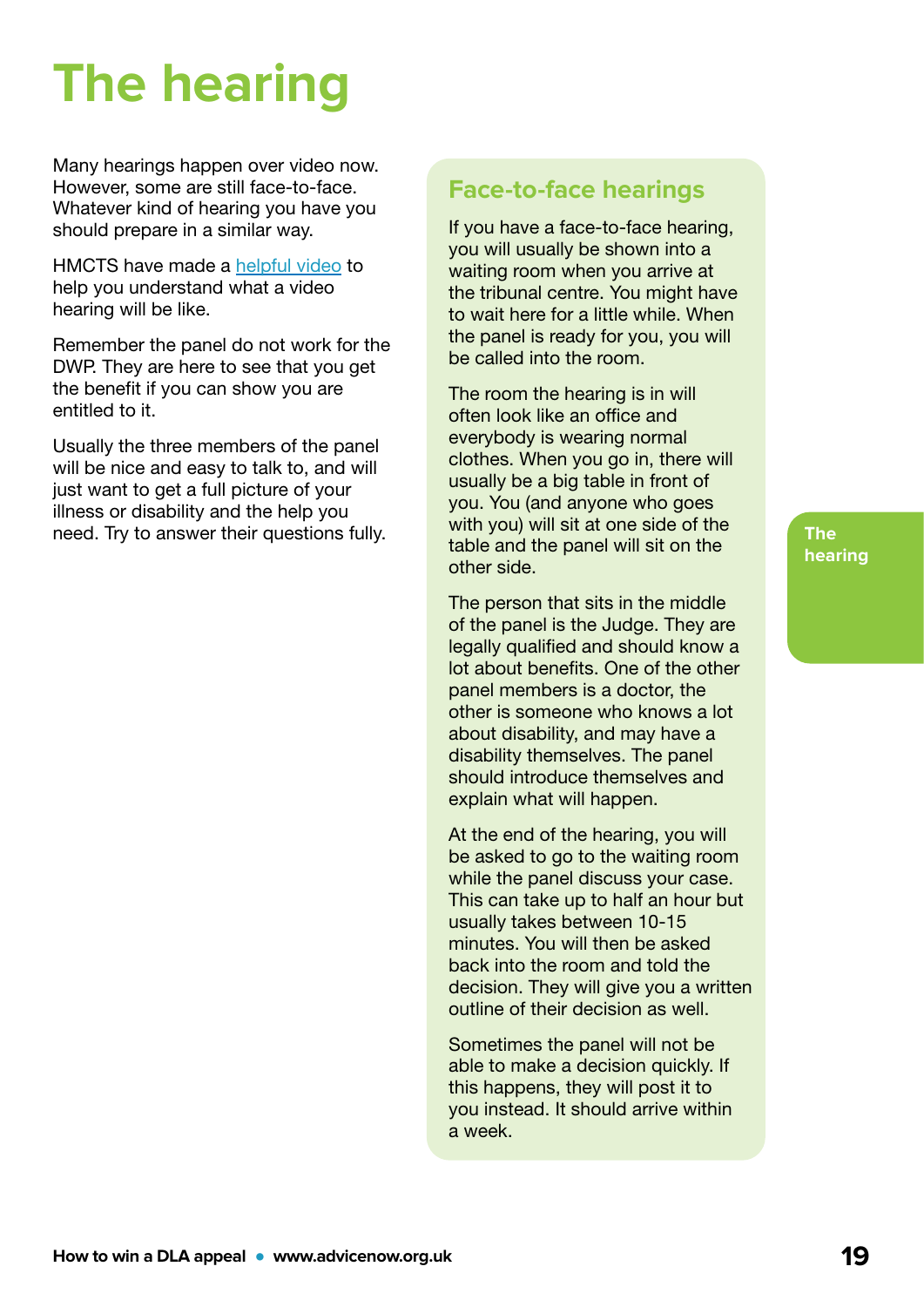<span id="page-19-0"></span>Sometimes the tribunal will decide the case in your fayour just on the evidence, statement, or your explanation on the appeal form. If this happens they may ring you the day before or tell you at the beginning of the hearing.

The DWP has a right to have somebody at the appeal to explain why they made their decision. Don't worry about this though. If they do send someone, it will not be the person that made the original decision about your claim.

In the unlikely event that the panel are considering reducing your existing award (for example because you appealed the decision not to give you the high rate of care and the panel feel that you may only be entitled to the lower rate or no award at all), the judge will give you warning and ask if you want a few minutes to consider your options. This is very rare. But if it does happen to you, ask for the hearing to be stopped and explain that you wish to withdraw the appeal. If you do this, the Tribunal is very unlikely to take away the benefit you get at the moment.

#### **At the end of the hearing**

The panel will usually make the decision that day. This usually takes between 10-30 minutes. They will give you a written outline of their decision as well.

Sometimes the panel will not be able to make a decision quickly. If this happens, they will post it to you instead. It should arrive within a week.



**I have been sent a date for the hearing – I can't go!**

If you can't do

the date they give you, contact the tribunal centre and ask for another date as soon as you can. Don't put it off or just do nothing about it – they are usually extremely helpful. You may have to explain why you can't go and you should have a very good reason, like a hospital appointment.

It is a good idea to follow up the phone call with a letter and to keep a copy – that way, if anything goes wrong, you can prove you told them.

If you leave it until the last minute, they may not change the day and the appeal might happen without you. If they refuse to change the date, you should do everything you can to move your other appointment.

**The hearing**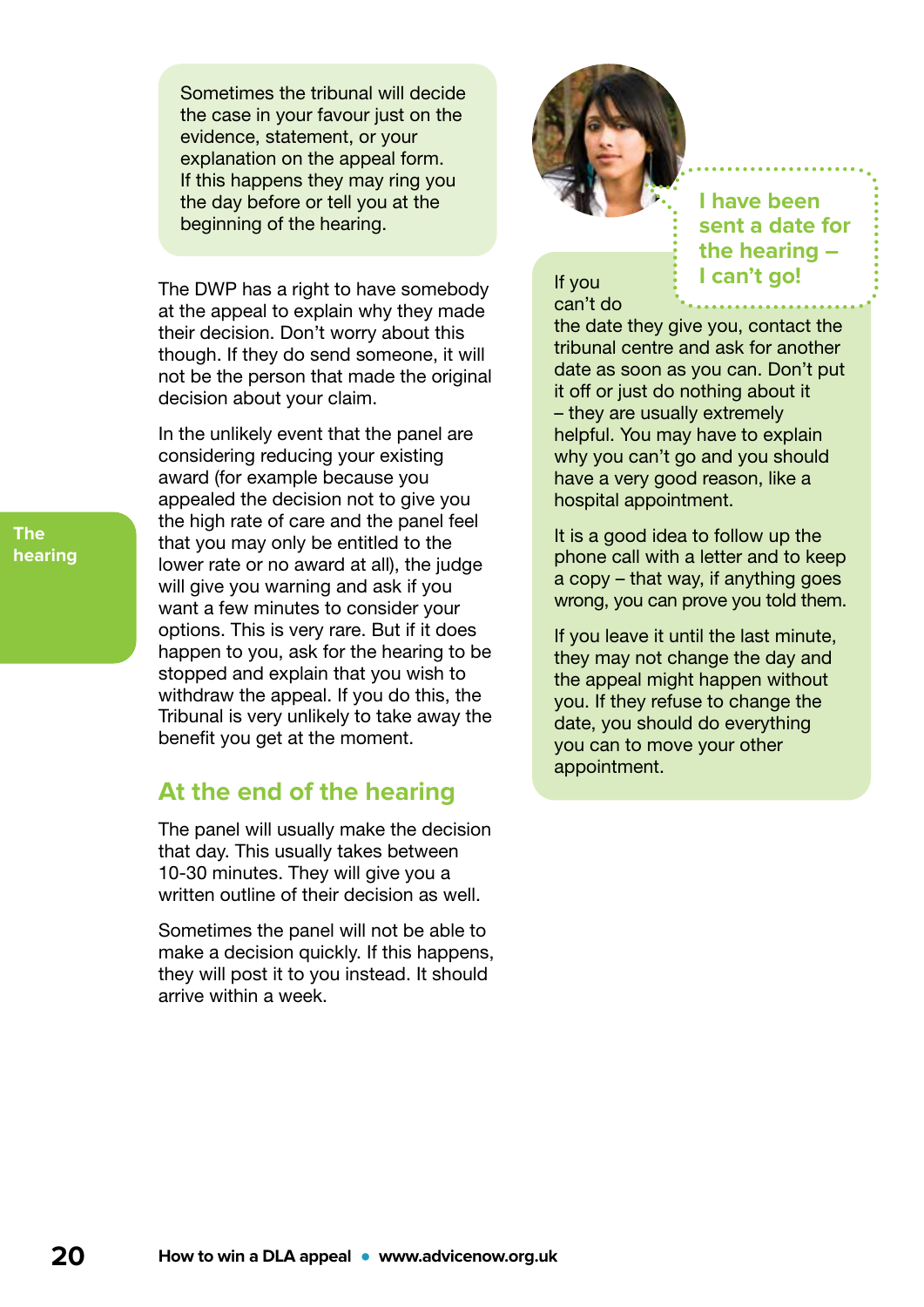### **Rob's story**

I had to appeal my daughter's DLA decision after it got put down to only the low rate of care. Suzy has a visual impairment and learning difficulties and needs help day and night.

I didn't want to go to the hearing. I was nervous and I didn't want to take yet another day off work, but I'd been told we would have a much better chance if I did.

It was quite a long wait but once it got started it was all right. They introduced themselves and explained what was going to happen. They were quite friendly.

They asked me what help Suzy had needed this morning.

I explained she had been really tired because she was up half the night. She has night terrors and takes a long time to calm down. I explained how I'd had to do most of her dressing for her, and brushed her

teeth but she can wash her face and

brush her hair herself. I explained the help she needs to have breakfast and what a battle it is sometimes to get her to eat anything. I tried to remember to explain why that was more than most nine year olds need. I went into quite a lot of detail, even talking about helping her put her seat belt on and the things I do to stop her taking it off while we're going along.

I'd made a list of all the things she needed extra help with and kept it in my hand. At the end I asked them to wait for a few seconds so I could check I'd said everything. When I had, they asked me to go back to the waiting room.

When they called me back in, they told me that they had given me high rate care and low rate mobility. We went out for pizza and a new toy to celebrate!

Rob, 41

**The hearing**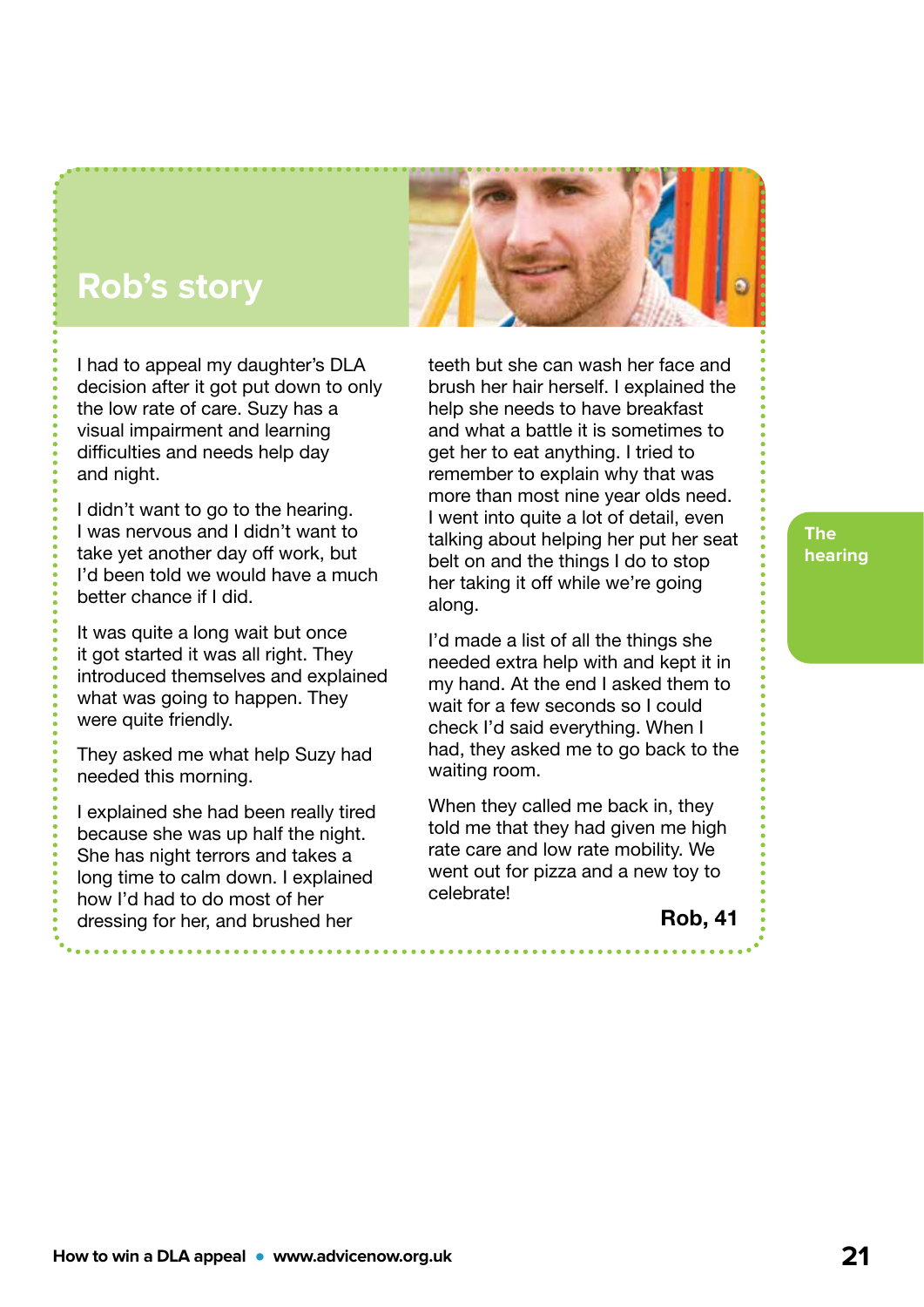# <span id="page-21-0"></span>**What to do on the day**

Whether you have a video hearing or face-to-face hearing these tips will help you get the right award, and stop it from becoming too stressful.

#### **What to have with you on the day**

- Any notes you have written of the things you want to say.
- Your set of appeal papers
- Receipts for any expenses you can claim back, a letter from your employer if you have lost earnings, and proof of childcare costs if you have had to pay for childcare[.](#page-17-0)
- You can have a friend or relative to the appeal with you. If you have asked somebody to come with you to give you support, show them the information in the box on [page 24](#page-23-0). It explains what they can do to help.



- If you think it might help, ask a friend or family member to come with you for emotional support. They might also be able to help by reminding you of things you have forgotten. If you do ask a friend, show them the box ['For friends and relatives' on page 24.](#page-23-0)
- The panel may be running late and so you might have to wait. If you have made any notes of what you want to say, go over them. Try to keep calm.
- Many people find they get very emotional at the hearing. It doesn't matter if you get upset. It won't make any difference to your chances.
- If you had asked for any help with communication or translation and it is not available, you should insist on having the hearing another day.
- **•** If you sent them any evidence before the hearing, check that they received it.

**What to do on the day**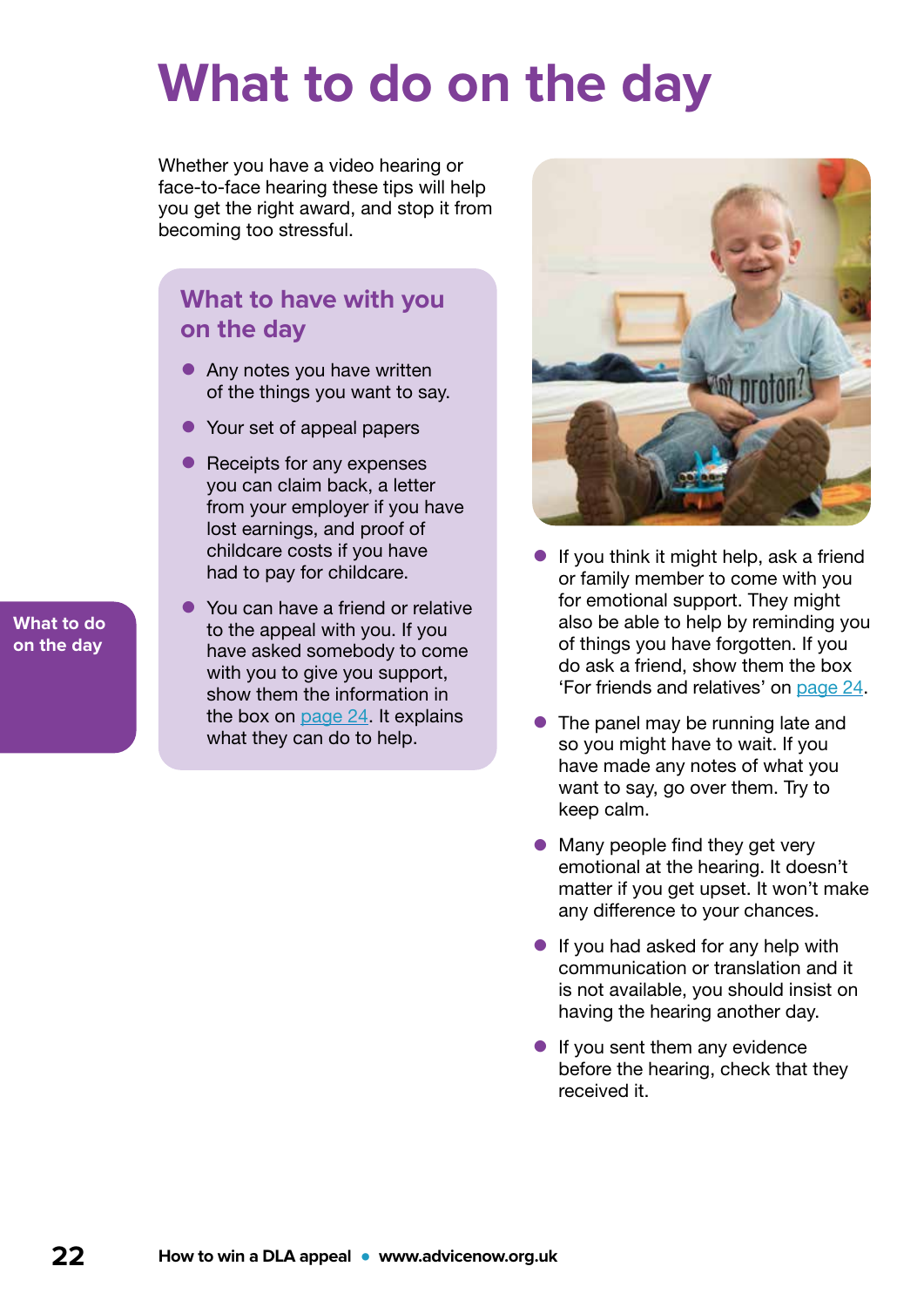- **•** If you don't understand a question ask them to repeat it or put it another way. If you still don't understand, tell them that.
- **•** If they say something that isn't right, make it clear that it is not true. For example, if they say "He doesn't have much trouble with walking does he?" make it clear if your child does have trouble with going places.
- Don't worry about using the 'right' language or 'buzz words'. It is much better to use your own words. If you think they haven't understood something you have said, say it again in a different way.
- **•** It's tempting to gloss over the difficulties your child has but try not to. Be as frank as you can be.
- Parents often want to explain the impact of meeting the extra care needs their child has on the rest of their family or their own health. Try not to do this as it is a distraction. Just explain what extra help your child needs and why they need it.
- Try to answer every question as broadly as you can. If you just give short answers, the panel won't be able to get a better understanding of your situation. So try to give longer answers and be willing to explain things. For example, if they ask if your child needs extra help to get washed in the morning, don't just say yes or no. Tell them if they do, what they need help with, how long it takes you, how they respond, and if they need help with anything else in the morning.
- **•** If you find you haven't said everything you want to say because they haven't asked the right question – tell them anyway. It is important that you say everything. A clever tactic is to make notes about what you want to tell them and tick them off as you say them. Make sure that they are all ticked off before you leave. If you need to, you can ask them to wait a moment while you check your notes. If you have taken somebody with you for moral support, this is a very useful thing for them to do.
- If your child's condition goes up and down and they need different amounts of help on different days, you will need to make this clear. It is best if you can say roughly how often you need help with each thing, rather than saying 'sometimes'. For example, 'David's condition is bad for three weeks out of every four. For those weeks his joints are very painful and he cannot walk very far or stand'.

#### **If it is a video hearing**

There are a couple of things it is good to be aware of.

You must not record the hearing – but if you would like it recorded and to have a copy you can request that on the Manage your appeal service. Sometimes the Chair will remind you of that at the beginning.

The Judge will also usually ask who is in the room with you. This is just so that they know who else is there. You are allowed to have a family member or friend present.

Do not eat or drink anything (except water, or if it is to meet a medical need) or smoke or vape during the hearing.

**What to do on the day**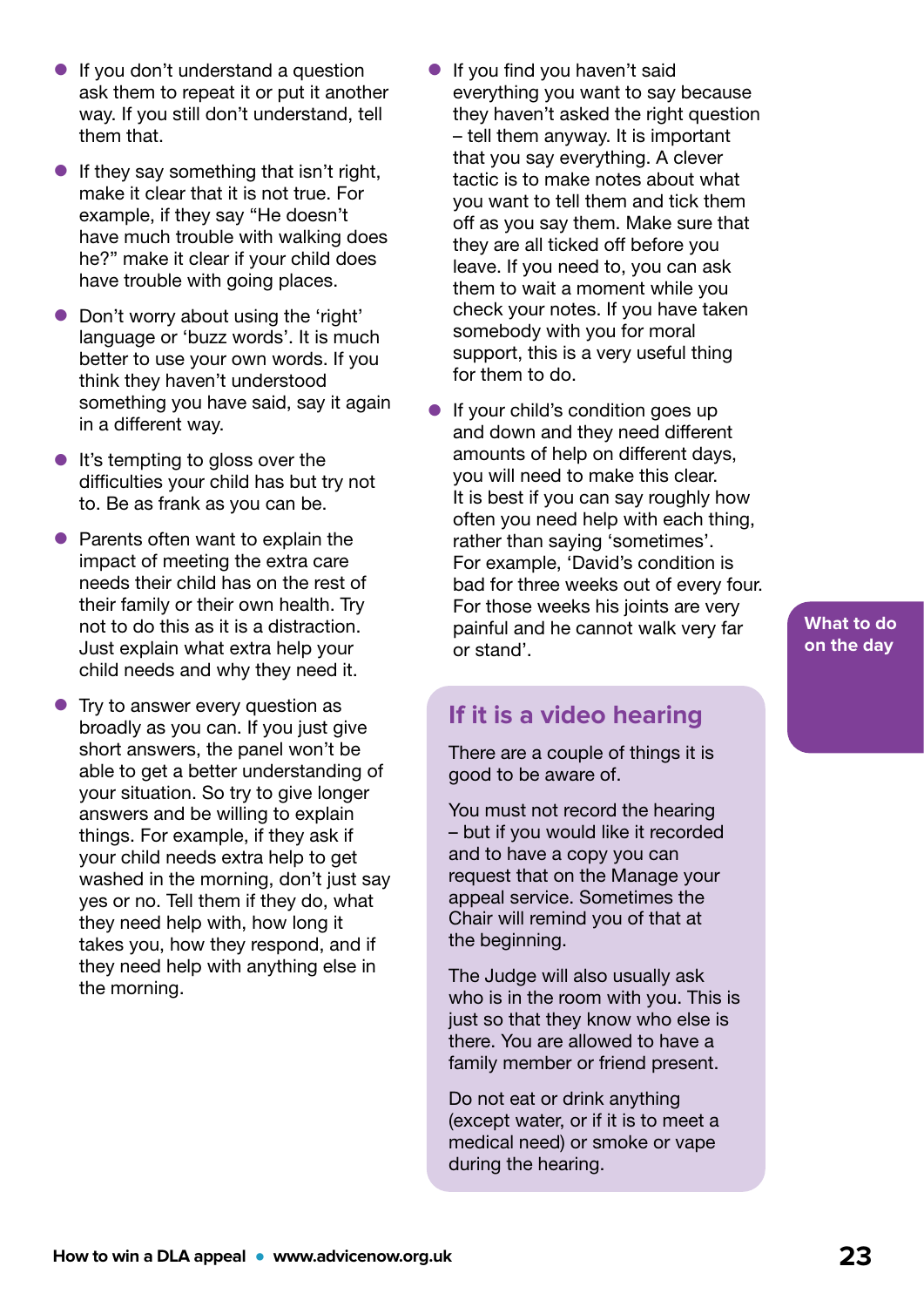<span id="page-23-0"></span>**For friends or relatives**

If someone has asked you to attend the hearing to give them support, there are several things that you could do that would be very useful.

- Before the hearing, sit down with your friend and write a list of all the help their child needs. Take it with you on the day and tick them off as they are said. If at the end of the hearing there are still things that haven't been said – you can remind them.
- Try not to answer questions on your friend's behalf. If you realise that your friend has left bits out when answering a question – try to remind them, rather than say it for them. However, if they are finding it difficult or becoming very emotional you can answer the question yourself (but ask the Tribunal Judge if it is OK first, just to be polite).
- Read through this leaflet (particularly the sections about the hearing and what to do on the day). This will help you to know what will happen so that you can help your friend.

**What to do on the day**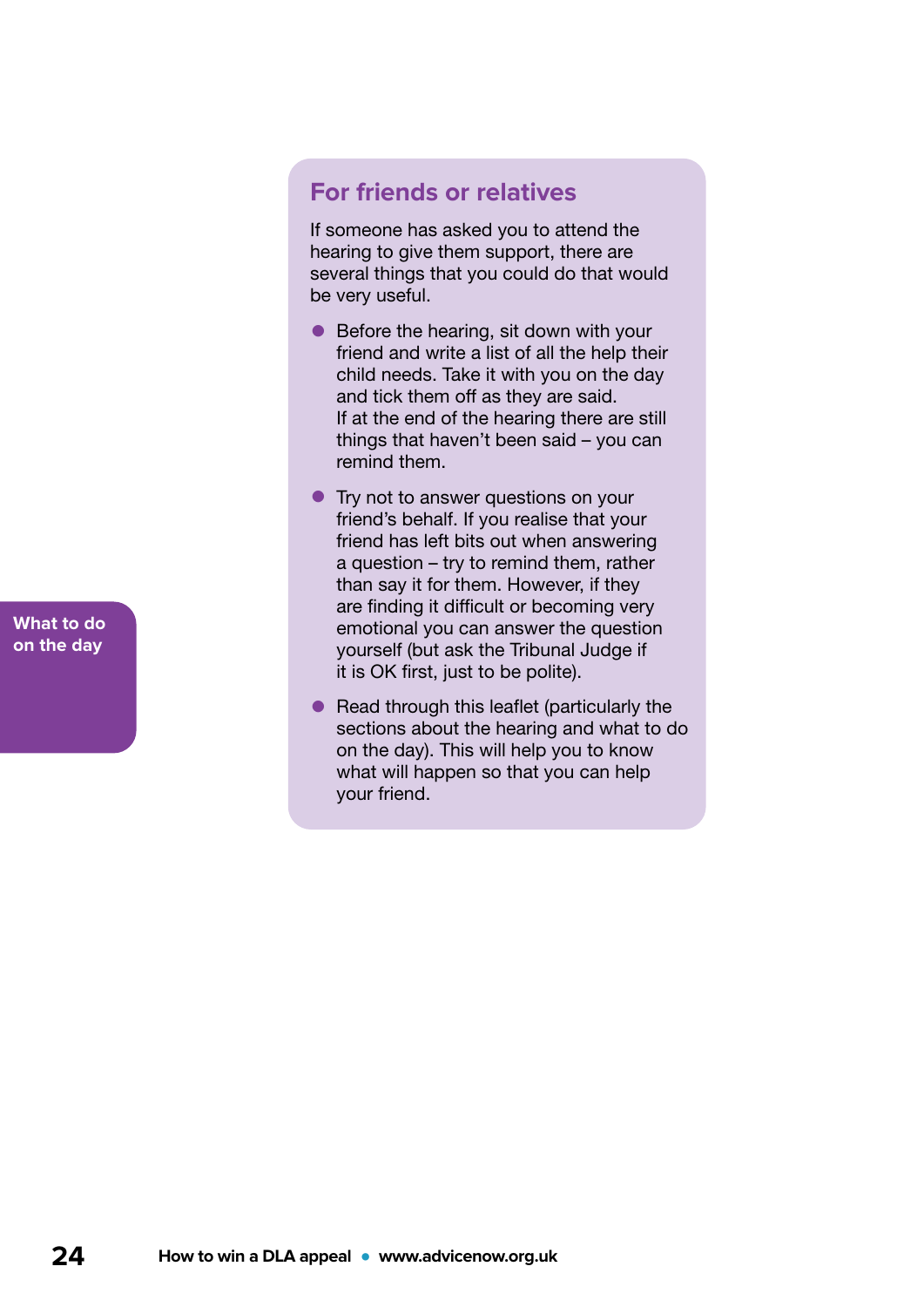# <span id="page-24-0"></span>**After the hearing**



The tribunal panel will tell the DWP their decision and you'll get an official notice of the decision.

If you were successful, the DWP will work out how much they owe you. You will start receiving the new amount every month, and a sum covering the amount they should have been paying you all along. You will usually receive your money in about 4–6 weeks.

You should also check if you will now be entitled to extra benefits like Carer's Allowance, and Universal Credit. If you already receive Universal Credit, the amount you recieve may go up as you will now be entitled to the disabled child element. For some parents, these additional benefits are worth more than the DLA. Check if you are entitled to any extra benefits now by speaking to an adviser (see [How to find an adviser\)](#page-5-0) or by using the [benefits calculator](https://www.turn2us.org.uk/Get-Support) on the Turn2Us website.

If you weren't successful, you will be sent a leaflet to explain your options. Sometimes you might be able to appeal to the Upper Tribunal. This is like a higher court. However, this can only be done if the panel did something wrong with the law. It is very complicated, and very few people can do this without an experienced adviser. If you want to look into this possibility, you need to move quickly – you will need to ask for a copy of the tribunal's statement of reasons within one month. [See How to find](#page-5-0)  [an adviser.](#page-5-0)

The DWP also has the right to appeal to the Upper Tribunal if they think the tribunal panel did something wrong. This rarely happens. If it does happen, they will write and tell you.

**After the hearing**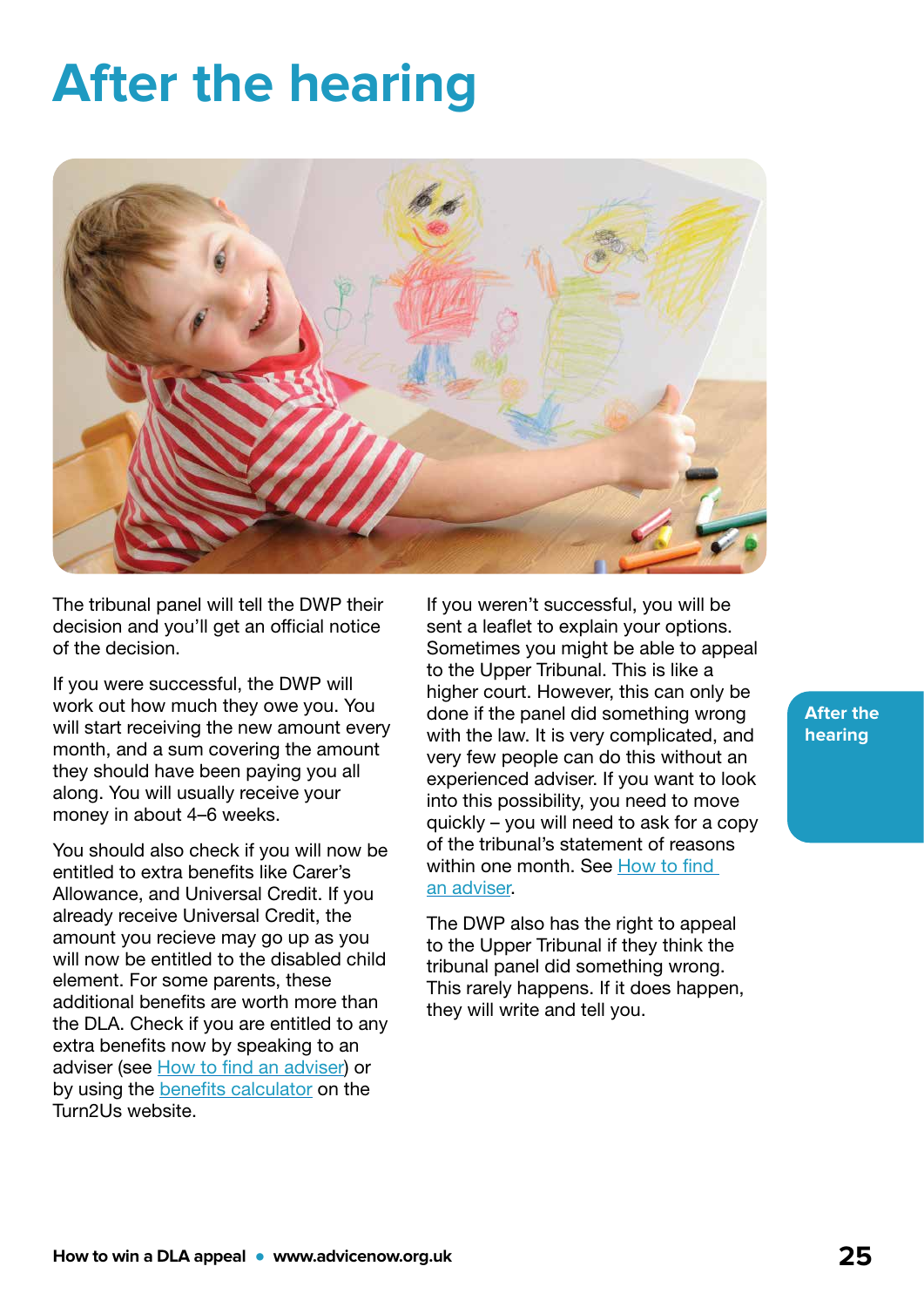# <span id="page-25-0"></span>**What does it mean?**

**Adviser** – This is a benefit expert who can give you advice about your claim. They may also be able to help you prepare for the hearing. If you are lucky, you may be able to find an adviser to be your representative at the hearing (see below).

**Appeal** – This means a panel of three experts who do not work for the DWP will look at your claim and see if the right decision was made. If they think the wrong decision was made, they will change it.

**Attention** – The law specifies that one kind of help that counts towards entitlement to DLA is 'attention'. This can be physical help such as spoonfeeding a child or doing buttons up (if they are old enough for other children of the same age to be able to do this without help). Or it can be non-physical help such as prompting a child though the stages of getting dressed, or encouraging a child to eat or stay focussed.

**Bodily functions** – The law specifies that entitlement to DLA has to be based on needing extra help with 'bodily functions'. This is anything to do with the body and how it works, for example eating, drinking, washing, dressing, going to the toilet, sleeping, thinking and communicating.

**Clerk to the Tribunal** – This is the person who organises the hearing and deals with the paper work.

**Daily living activities or tasks** – This means anything that you reasonably need to do every day or most days. This includes things like eating, washing, dressing, taking medication, sleeping and so on, and also learning, communicating, and having fun. Also referred to as 'bodily functions' by the DWP. We have used this phrase because we think it is more easily understood.

**Department for Work and Pension (DWP)** – This is the government department that deals with most benefits, including Disability Living Allowance.

**Social Security and Child Support Tribunal** – This is the name for the panel of three experts who do not work for the DWP who will hear your appeal to see if the DWP made the right decision.

**HM Courts and Tribunal Service (HMCTS)** – This is the government department that organises the tribunal and the hearing.

**Hearing** – This is when your appeal is looked at by the Tribunal. You can either have a hearing in person (also called an 'oral hearing') when you go and speak to the Tribunal face to face. Or you can have a written hearing (also called a 'paper hearing') when they tribunal just look at the papers again on their own. We strongly advise you to go to a hearing in person. You have a *much* better chance of success if you do.

(continued)

**What does it mean?**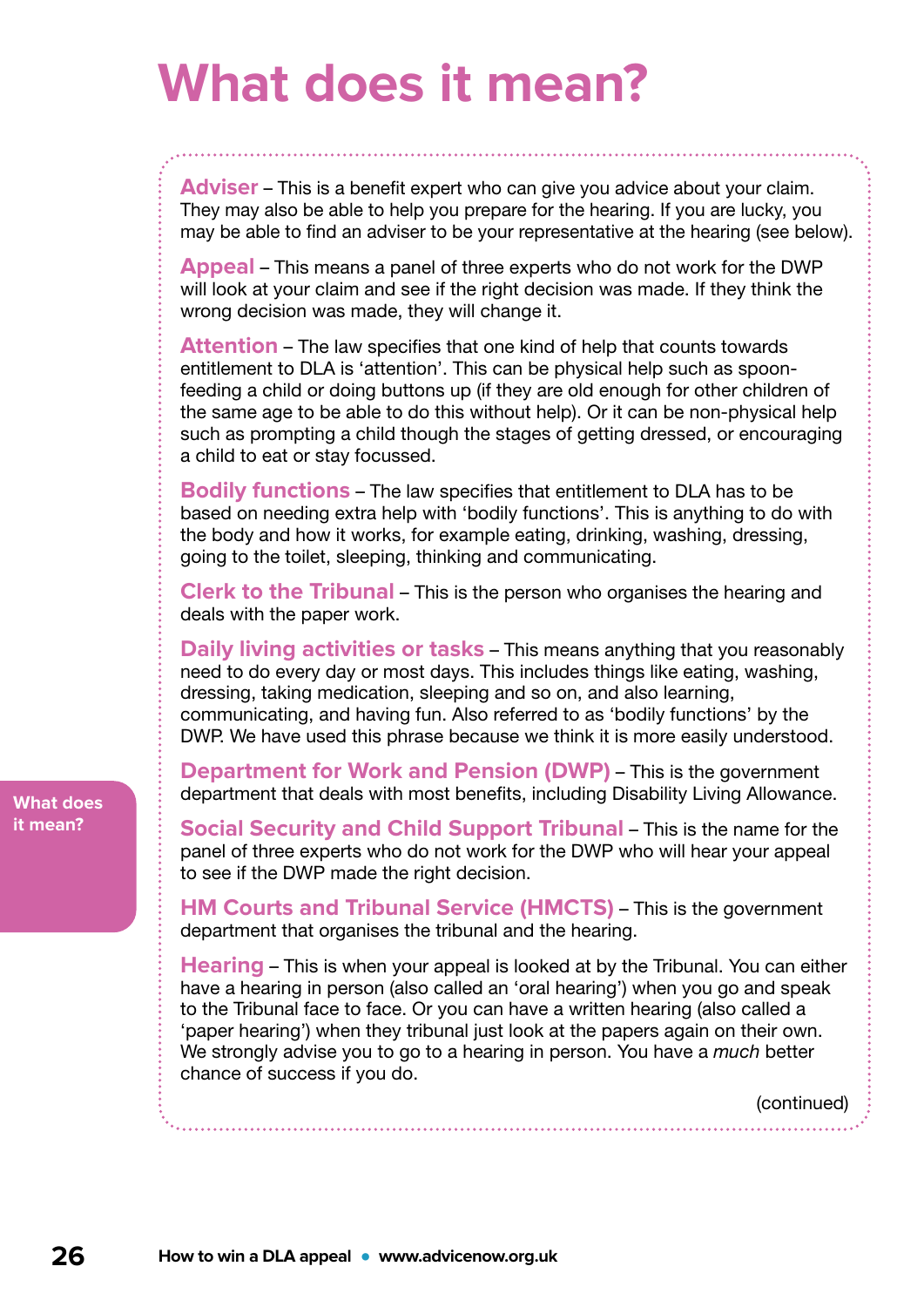**Manage your appeal** – A new service from HMCTS that enables people to manage their appeal online, keep track of progress, and submit further evidence (including video and audio), and a statement. See [page 14](#page-13-0) for details of how to use it.

**Mandatory Reconsideration** – This means the DWP will look at their decision again. You must ask for a mandatory reconsideration before you can appeal a decision. [See page 10.](#page-9-0)

**Mandatory Reconsideration Decision Notice** – This is the letter the DWP sent you to tell you of the Mandatory Reconsideration decision. You will have received two copies. You must include a copy of the mandatory reconsideration decision notice with your appeal form.

**Preliminary view/decision** – During Covid HMCTS piloted a streamlined process that allowed cases to be looked at by a judge sitting alone. If the judge could see from the evidence already received that the appellant was entitled to a higher award, they offered a preliminary decision. Both the claimant and the DWP were asked if they accept the preliminary decision. If either did not, the case continued to an appeal hearing. If both did accept the preliminary decision, the award was changed straight away. At the time of writing, it is not clear if this process will continue. If you are offered a preliminary decision by the HMCTS, only accept it if you think it is the correct award. If you think you might be entitled to more, ask for an appeal hearing.

**Representative** – This is an expert in benefits who might help you prepare for the hearing and may be able to come with you to help you put your case.

**SSCS1** – This is the paper form that you can use to ask for an appeal. You can also ask online, using [Submit your appeal](https://www.gov.uk/appeal-benefit-decision/submit-appeal).

**Supersession** – This means having your child's claim looked at again because their illness or disability has changed since the date of the decision.

**Supervision** – The law specifies that one kind of help that counts towards entitlement to DLA is 'supervision'. This means where the child needs someone with them to avoid substantial danger. This could be because the child might need to be physically restrained to stop something from happening (for example, running into a road) or where they need to be watched in case something happens (for example, a seizure) and they need help afterwards. All children need some degree of supervision, so to entitle a child to DLA the child must need a lot more supervision than other children their age.

**Tribunal Judge** – This is the person that sits in the middle of the panel who will make a decision on your case. They are legally qualified.

**Upper Tribunal** – This is like a higher court. If you weren't successful in your appeal, you might be able to appeal to the Upper Tribunal, but you can only do this if the panel made a mistake with the law.

**What does it mean?**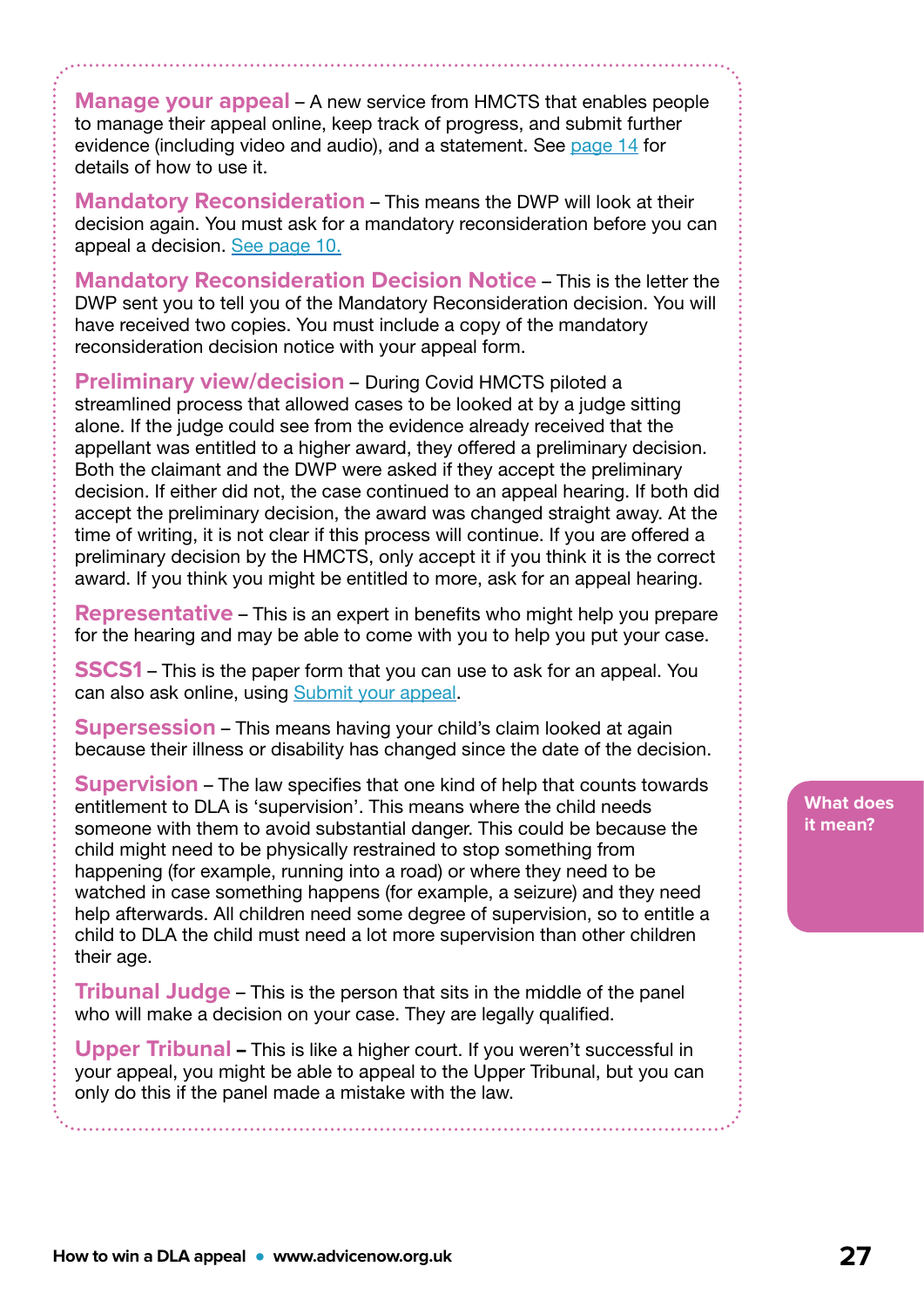# <span id="page-27-0"></span>**Useful contacts**

#### **Find the appeal form or ask for an appeal online**

You can find both the online system for asking for an appeal and the latest form to use if you wish to do it by hand/post on [GOV.UK.](http://www.gov.uk/appeal-benefit-decision/submit-appeal)

#### **Speak to the DWP**

#### **DLA Enquiry Line**

Telephone: 0800 121 4600 Textphone: 0800 121 4523 Monday to Friday, 9am-5pm

#### **Find further information about appeals**

Benefit appeals come under the section of HM Courts and Tribunals Service known as the Social Security and Child Support Tribunal. You can find details about appeal venues and how to get to them, how to reclaim expenses, and information about the appeal process on GOV.UK

[www.gov.uk/appeal-benefit-decision](https://www.gov.uk/appeal-benefit-decision)

#### **Find further information about DLA**

#### **Contact**

Contact is a charity working with and for families with disabled children. They have some really useful information about claiming DLA for children and how to cope with the trickiest bits of the form which may help with your appeal. They can also help with other problems you might have with DLA.

#### Helpline: 0808 808 3555.

Monday-Friday, 9:30am-5pm

Textphone: 0808 808 3556



### **Find an adviser**

See [page 6](#page-5-0) for help to find an adviser.

**Useful contacts**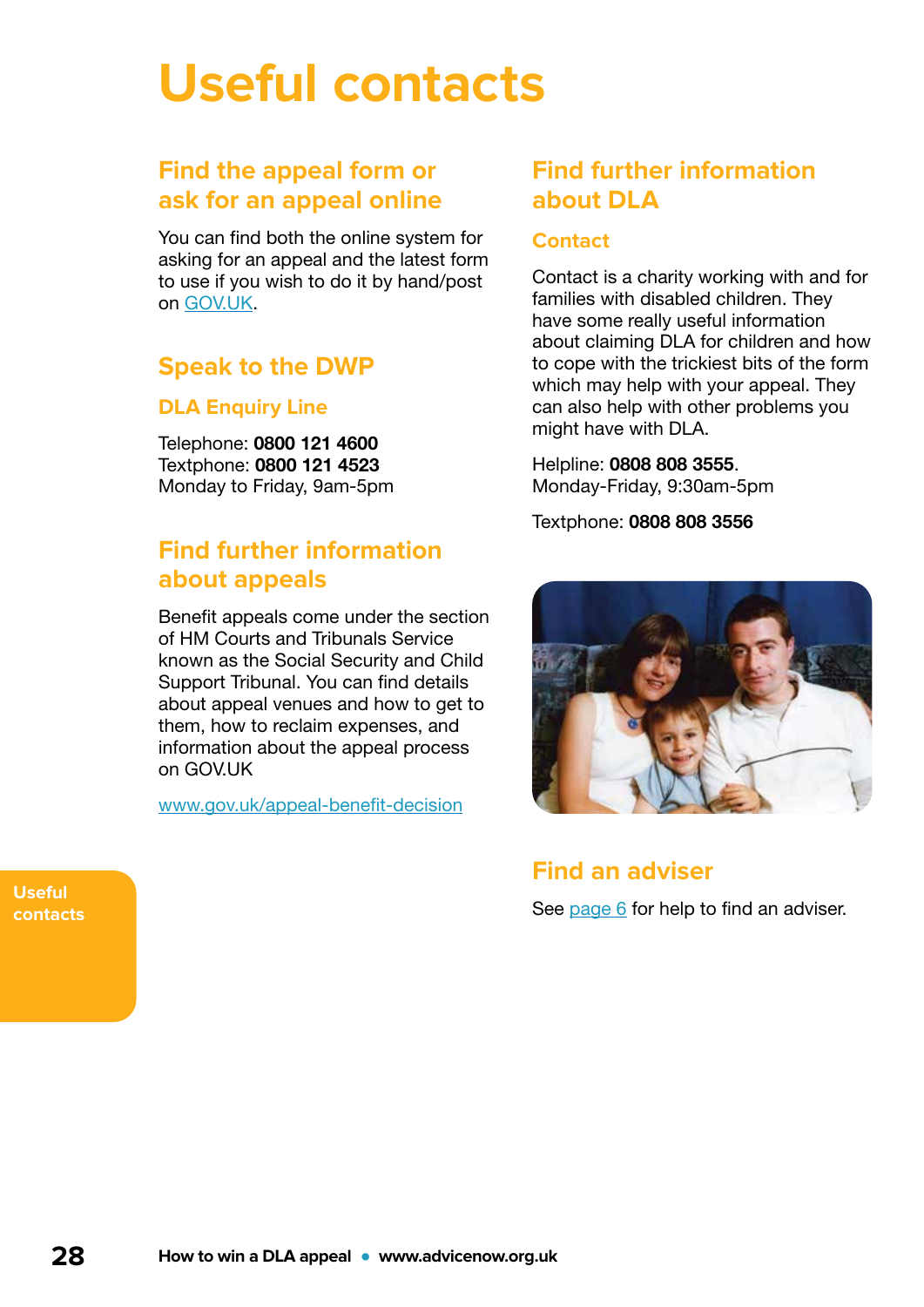<span id="page-28-0"></span>**Show this section to the people you are asking for evidence from**

### **Guide to writing useful evidence for Disability Living Allowance appeals**

This section is written for doctors, social workers, support workers, paid carers, teachers, occupational therapists, and other professionals who might be able to tell the appeal panel what they need to know. It explains how to write helpful evidence for this kind of benefit appeal.

Evidence from doctors and other professionals helps the tribunal to come to the right decision more than anything else. Your evidence doesn't need to be long or typed, but it would be most useful if it included everything you are aware the child concerned needs help with.

Whether a child is entitled to DLA is decided by how much help they need. They may not get this help, many people 'manage', but these benefits are based on help they should have in an ideal world.

This appeal is about a decision that was made on

............................... *[parent to fill in]*. Your evidence needs to

be about how their condition affected them at that time.

If you are a medical professional, start by confirming any diagnosis and any treatment that they receive.

If you are not, start by saying what help you regularly provide for the child.

Then you need to go into the detail. If they cannot walk even short distances without discomfort, or if they are very slow, please say. If they need help to walk around school for example, please explain what difficulty they have and what help they need.

Equally, if they need more help than another child their age to go further afield to places that are unfamiliar, please say that. This might be help to stay safe or encouragement, prompting or soothing.

(continued)

**How to write useful evidence for DLA**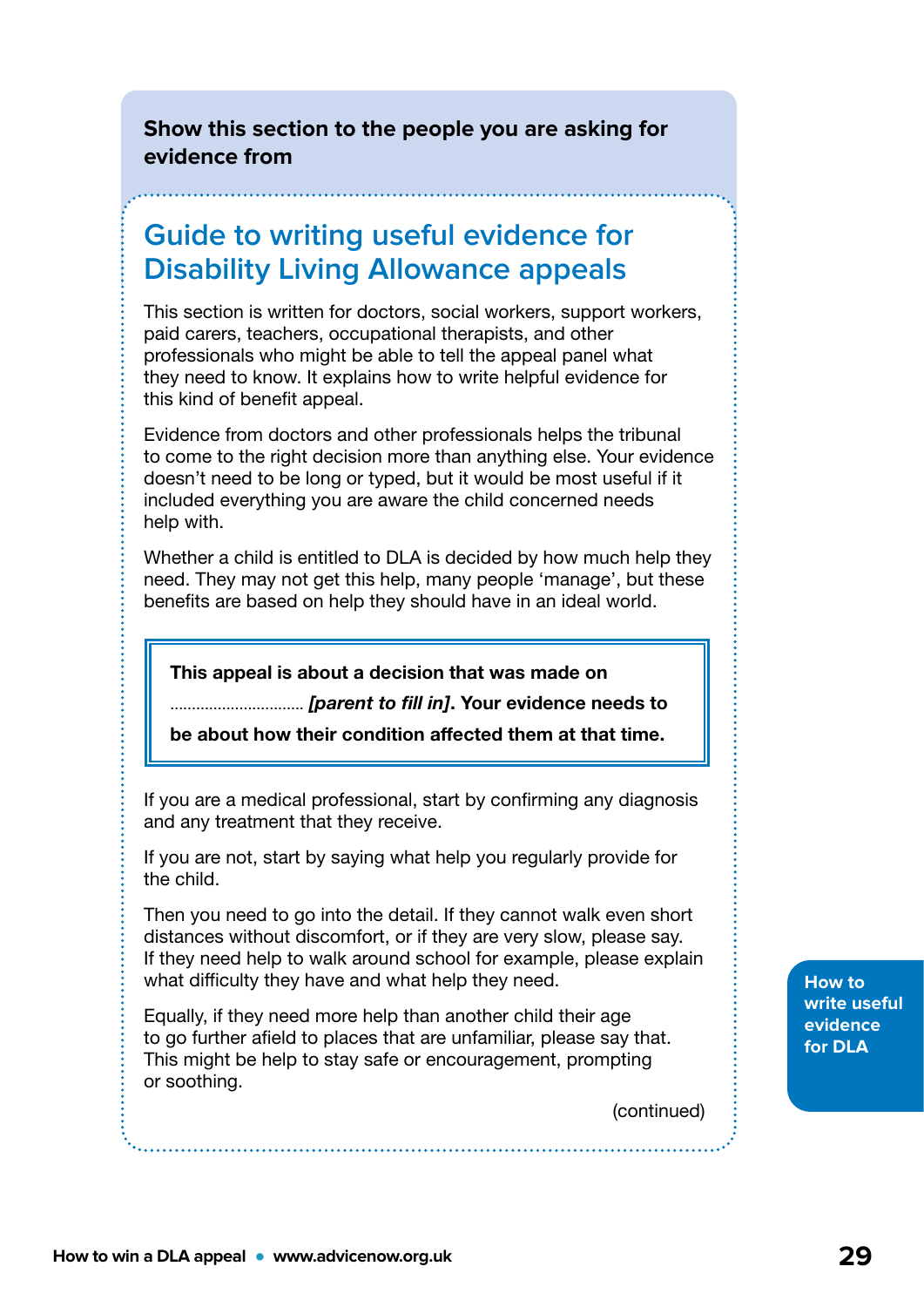<span id="page-29-0"></span>Next, look at the help they need in the home or at school. As far as you know, do they need extra physical help, prompting, or encouragement to:

- get up or go to bed
- eat meals and snacks
- get washed and have a bath or shower
- go to the toilet
- get dressed and undressed
- move about indoors
- $\bullet$  stay safe
- communicate with other people (this includes reading, hearing, and speaking)
- $\bullet$  take part in leisure activities (playing with friends, going swimming, taking part in clubs or fun activities)
- participate in all learning activities, including taking part in PE, Art or Music.

If they *can* do any of these things on their own but it takes them a very long time, causes them pain, or may put them (or somebody else) in danger the law sees this as needing help.

Do they need help overnight, to stay in bed, go to the toilet, calm down if they get distressed, etc? If you are aware that they often have difficulty sleeping it will be useful to say that.

If you are aware that they have been hurt, or could have been hurt, as a result of their condition, you should say so. Perhaps they have fallen, had violent seizures, or self-harmed.

If you are aware of a time when they have hurt or posed a danger to somebody else, it would be most useful to include this.

Can you explain what help they need to take their medication, or do their therapy, and how often they have to take it/do it?

Lastly, does their condition fluctuate? If it is bad on some days but better on others, it would be useful to make that clear.

**How to write useful evidence for DLA**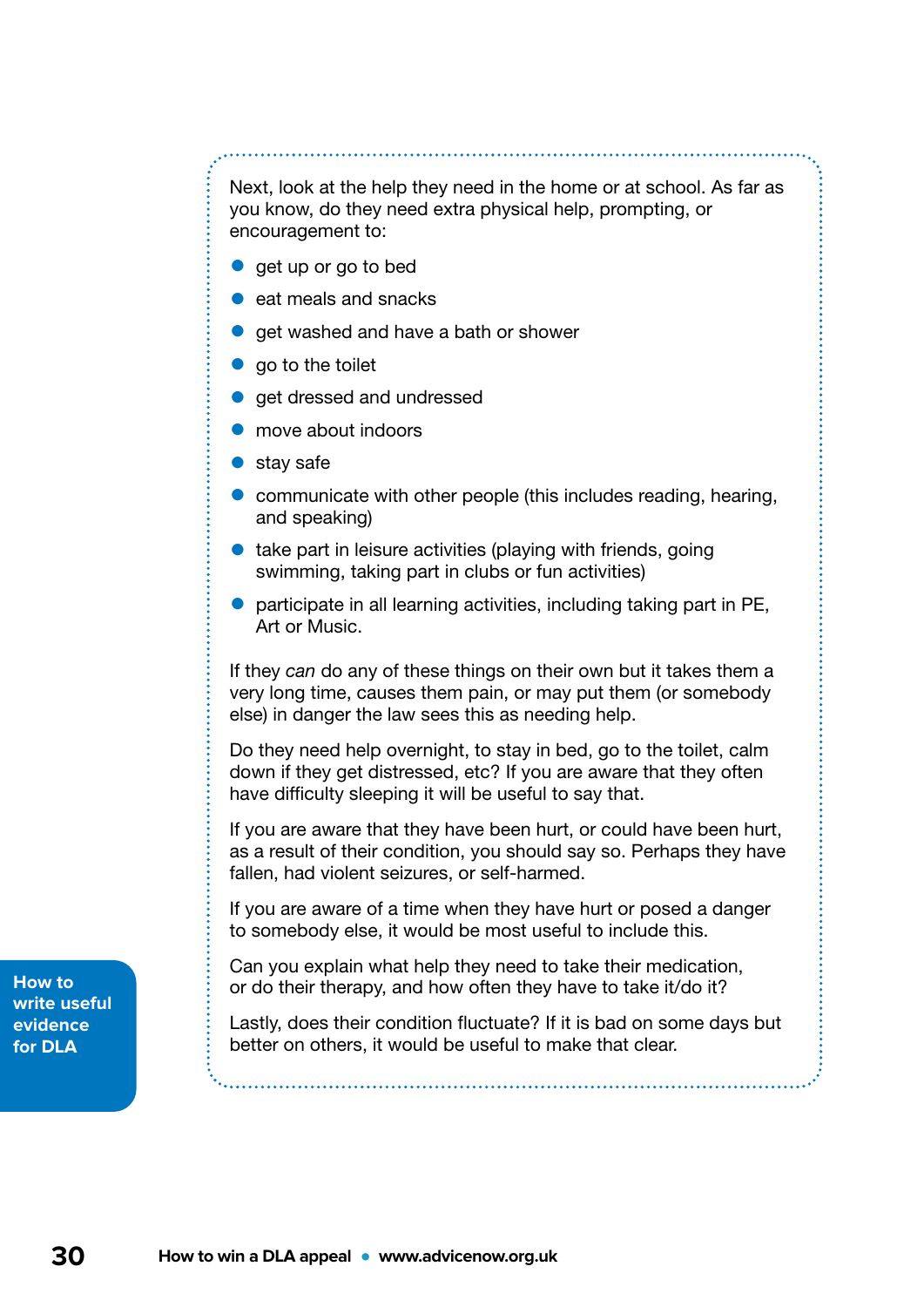# <span id="page-30-0"></span>**How to write a statement for DLA**

On the left, is information to help you write your statement to the panel. It tells you all the things you should try to put in your statement and how to begin.

On the right is the statement Andrea sent to the panel looking at her son Alfie's appeal. We have included it to show you what sorts of details about your child's illness or disability you should include in your statement.

put himself and others in danger.

#### **Information to help you write your statement Andrea's Statement about her son Alfie's difficulties** • Explain why you are writing. I am writing to you to explain my reason for appealing the decision to award my son Alfie Nowak only the lower rate of care of DLA. • Tell them what rate you think your child should be entitled to. If you don't know, just say "I believe I am entitled to more". Go to [pages 7–8](#page-6-0) for more information about the different rates. I am appealing the decision as I believe that Alfie is entitled to the high rate of care and low rate of mobility. **If your child has a** diagnosis or diagnoses explain them here. Alfie has been diagnosed as having ADHD, Oppositional Defiance Disorder, learning difficulties, and behavioural problems. • Explain the main symptoms or difficulties they have because of their illness or disability. Alfie gets very distressed and finds it impossible to follow rules. He is sometimes violent and destructive. He can be so impulsive that he can

**How to write a statement**

(continued)

Remember to explain how it

affects them.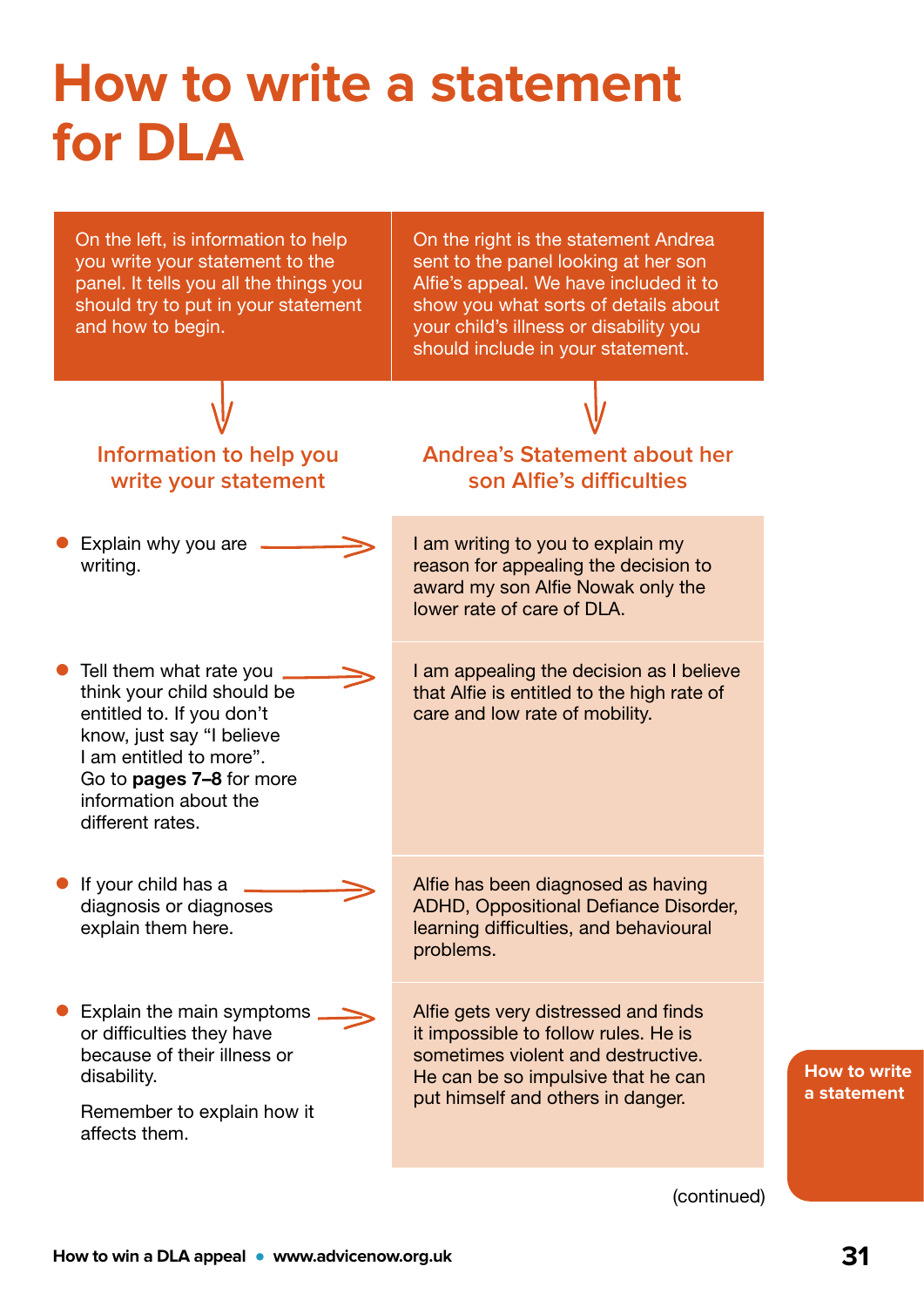• If your child has physical difficulty walking, it is most useful to talk about distances in terms that mean something to you. For example, it is better to say "Walking between lessons causes him pain" than "He can only walk for 50 metres".

If your child can walk but needs more help than another child their age to keep them safe, calm or to find their way, explain what help they need, and what would happen if they didn't get it.

- **•** If you can, spell out what help your child needs.
	- Explain what problems they have with each part of their daily life.

Alfie can get very angry about going places, for example, going to school. It is only a 5 minute walk but it is a huge battle every day. In order to get him to go and to keep moving without difficulty I have to soothe and calm him constantly. I hold his hand because this helps keep him calm and means I can restrain him if he starts to get angry or panic. When he gets angry or panics he will impulsively run away, including into the road. Alfie also panics at the sound of unexpected noises – dogs barking, a loud motorbike, a scream or siren. At other times he can get aggressive or destructive and has tried to start fights or break things if I haven't been there to physically restrain him. By contrast, most of his peers now walk to and from school on their own.

Alfie often feels overwhelmed and needs prompting, encouragement and soothing to get up, get dressed, eat his breakfast and get washed and ready for school. He will often refuse to go upstairs and brush his teeth, for example, unless I go with him. This is because he is scared to be on his own.

He also needs supervision – without it most days he would either eat far too much or get distracted and eat nothing at all. Without supervision he would not wash his face or brush his teeth or hair either.

Alfie is scared of baths and showers and will avoid them at all costs. He has a bath and a hairwash twice a week and we have to go through a whole rigmarole of calming and encouraging and soothing to make that happen. Even then, sometimes he will get aggressive and cross about it and physically prevent it from happening.

(continued)

**How to write a statement**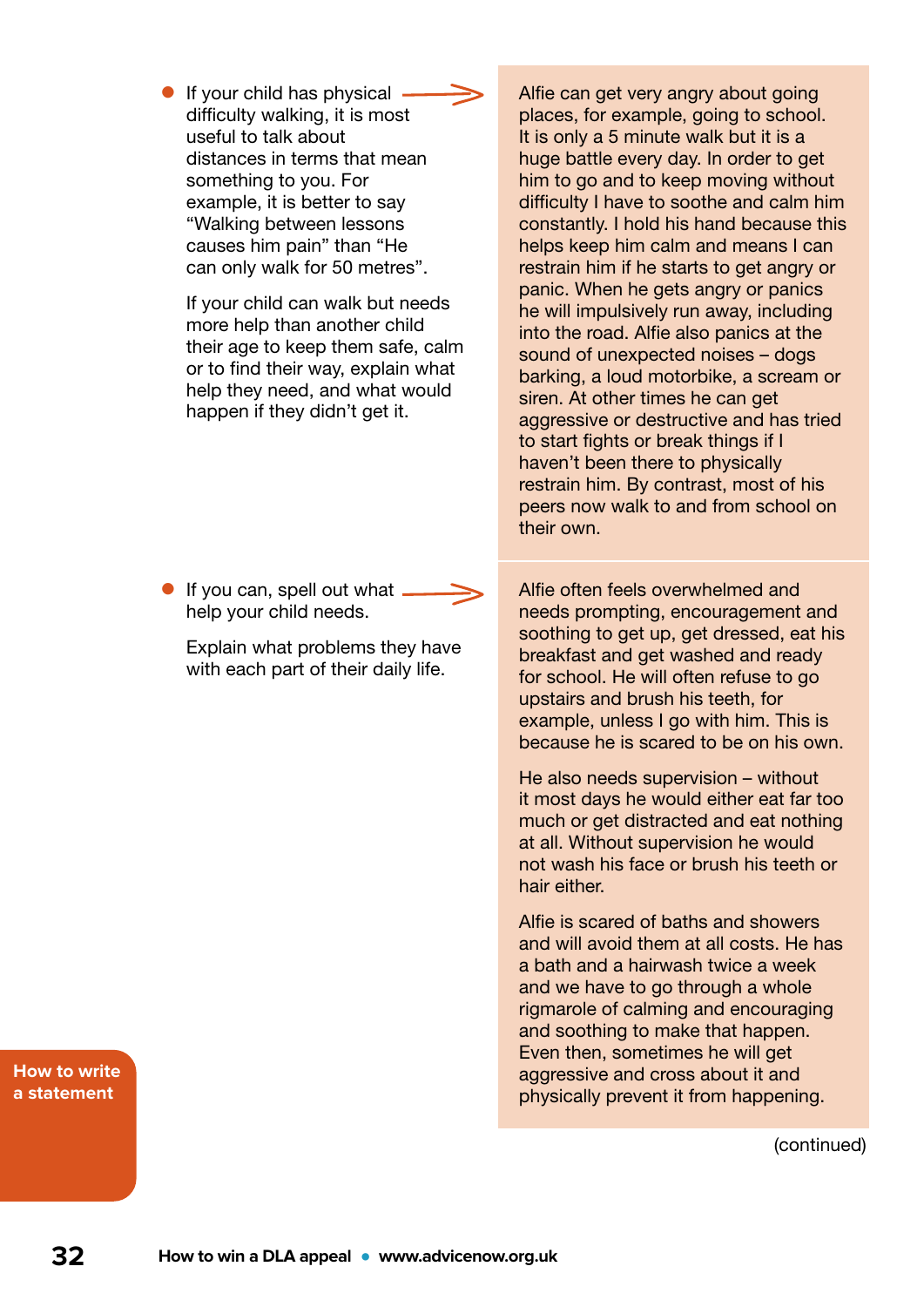(continued) When we get to school Alfie often refuses to go in. He needs help from both me and his support worker to calm down and get into the classroom without running away or hurting anybody.

> At school he needs extra help and supervision to keep him engaged, soothed, and prevent him from getting excited and destructive or violent. He needs extra help to learn and to communicate confidently with his peers and teachers. He can be very oppositional about changing clothes and, to avoid difficulty, he doesn't change for PE or put an apron on for Art.

Alfie particularly struggles with transitions – for example when one activity ends and another begins. He needs extra help from his TA to cope with this and keep calm, and he is escorted round the school at these times. Similarly he finds the beginning and ending of school very hard and needs a lot of support from both me and his TA.

Alfie finds it hard to go to sleep and wakes frequently. He requires a lot of reassurance and soothing to go to sleep and I am often still doing this at midnight. If he wakes in the night, he panics and anything can happen. I need to check on him so many times a night, it's often easier for me to sleep in the same room.

(continued)

**How to write a statement**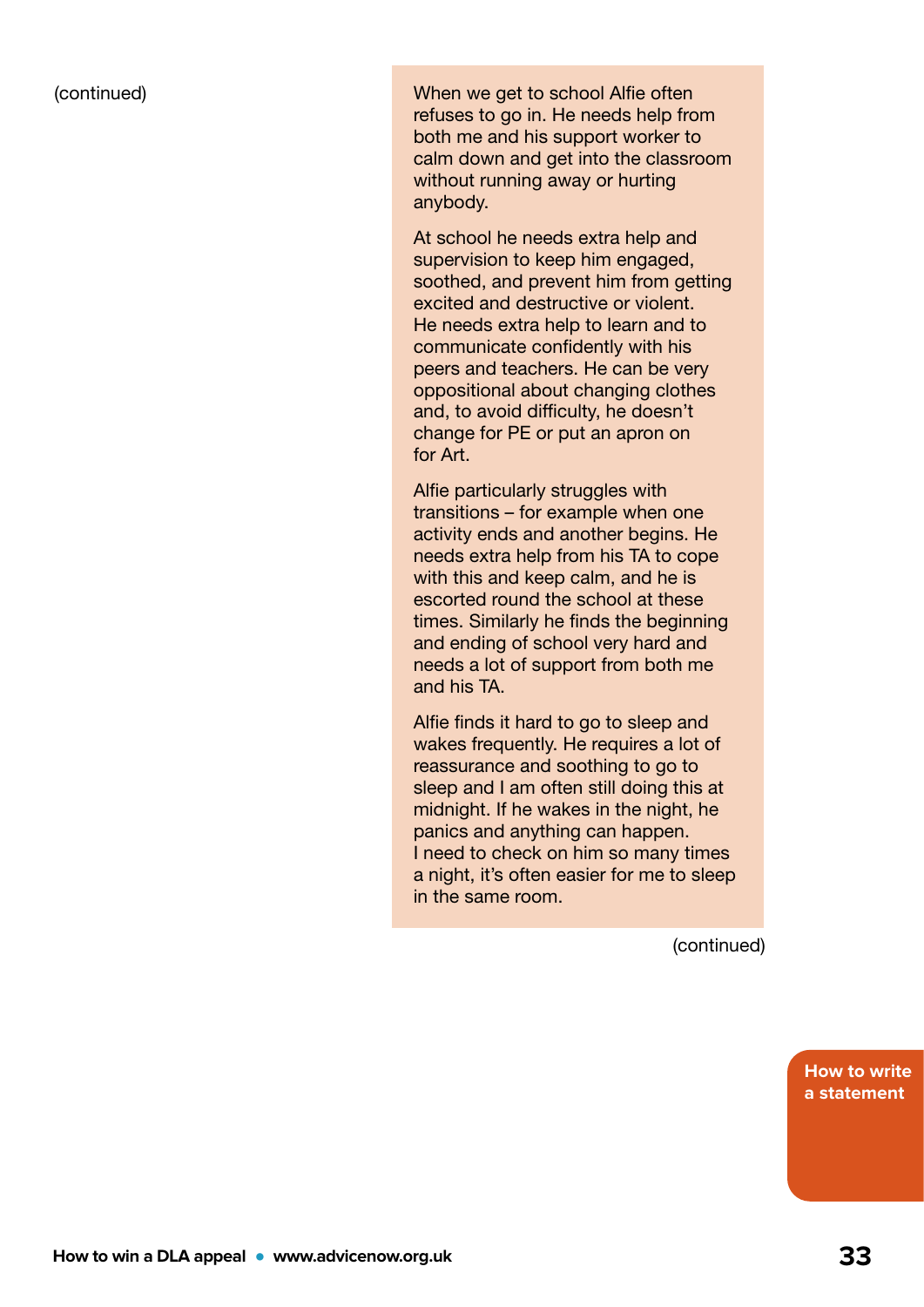|                             | Tell them if your child has<br>ever been hurt (or might have<br>been hurt), because of their<br>illness or condition.<br>You also need to tell them if they<br>have hurt somebody else because<br>of their illness.<br>You should also say if the child<br>have ever hurt himself/herself<br>on purpose. | Alfie can act impulsively and make<br>poor decisions that put him in danger.<br>He can and has ran into the road when<br>he was angry, he has climbed on to the<br>school roof and attempted to jump off,<br>and he has climbed over the fence and<br>tried to run away. He needs to be<br>supervised at all times so that he can<br>be restrained if necessary.<br>He can also be destructive to things<br>and has broken other people's phones,<br>computers, glasses or artwork. He can<br>also be very verbally aggressive to<br>others and shout and threaten them.<br>He has only very rarely actually hurt<br>anyone but it has happened. |
|-----------------------------|----------------------------------------------------------------------------------------------------------------------------------------------------------------------------------------------------------------------------------------------------------------------------------------------------------|--------------------------------------------------------------------------------------------------------------------------------------------------------------------------------------------------------------------------------------------------------------------------------------------------------------------------------------------------------------------------------------------------------------------------------------------------------------------------------------------------------------------------------------------------------------------------------------------------------------------------------------------------|
|                             | Is there anything your<br>child doesn't do because<br>they don't have the help<br>they need?                                                                                                                                                                                                             | Alfie is a keen swimmer and is very<br>good at it, but I cannot take him<br>swimming as I have hurt my leg.                                                                                                                                                                                                                                                                                                                                                                                                                                                                                                                                      |
|                             | If not getting the help you<br>need causes other problems,<br>it is very useful to say so.<br>They won't make the<br>connection for themselves.                                                                                                                                                          | Having to be supervised by his mum<br>all the time causes difficulties for Alfie's<br>self-esteem (which makes him more<br>likely to be sad and angry and have<br>difficult behaviour). If he could have<br>help from other people to engage in<br>swimming and other activities this<br>would improve.                                                                                                                                                                                                                                                                                                                                          |
|                             | It is important that they<br>understand how often you<br>need help. So try to make<br>sure you have said how often<br>each thing happens.                                                                                                                                                                | Alfie needs help to take his medication<br>twice a day and to go to therapy at<br>CAMHS once a week. Getting him to<br>take his medication can take 2 minutes<br>or it can take 30. Calming him and<br>getting him to his therapy appointment<br>takes 60–90 minutes to get there, 30<br>minutes back.                                                                                                                                                                                                                                                                                                                                           |
| How to write<br>a statement | If you anyone helps your<br>child by reminding or<br>encouraging them to do<br>things, explain it.                                                                                                                                                                                                       | Alfie needs reminding and encouraging<br>to do almost everything.                                                                                                                                                                                                                                                                                                                                                                                                                                                                                                                                                                                |
|                             |                                                                                                                                                                                                                                                                                                          | (continued)                                                                                                                                                                                                                                                                                                                                                                                                                                                                                                                                                                                                                                      |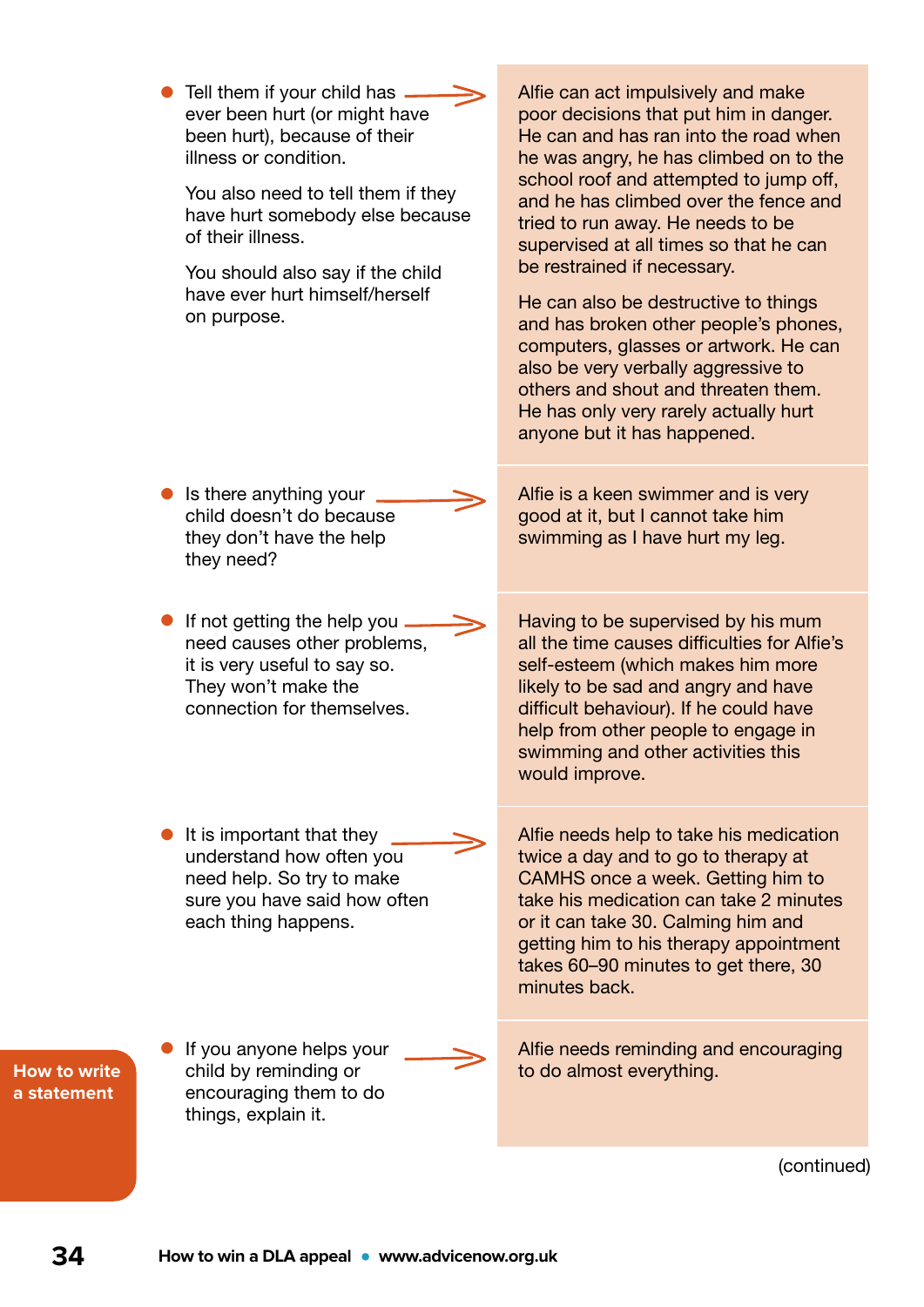- If you disagree with anything in the papers they sent you, you need to tell them what was wrong and why this isn't right.
- **•** If there is any other evidence that backs up what you are saying, refer to it.

The report from the DWP said Alfie didn't need help at night, but he requires between an hour and 3 hours more help to stay calm and in bed, and supervision to help him stay safe, than another child of his age every night when I would otherwise be in bed.

The letter from Alfie's school confirms his difficulties at school.

The letter from CAMHS confirms his difficulties both day and night.

When you have finished writing the statement, read it back through more than once. Does it say everything you want it to say?

> **How to write a statement**